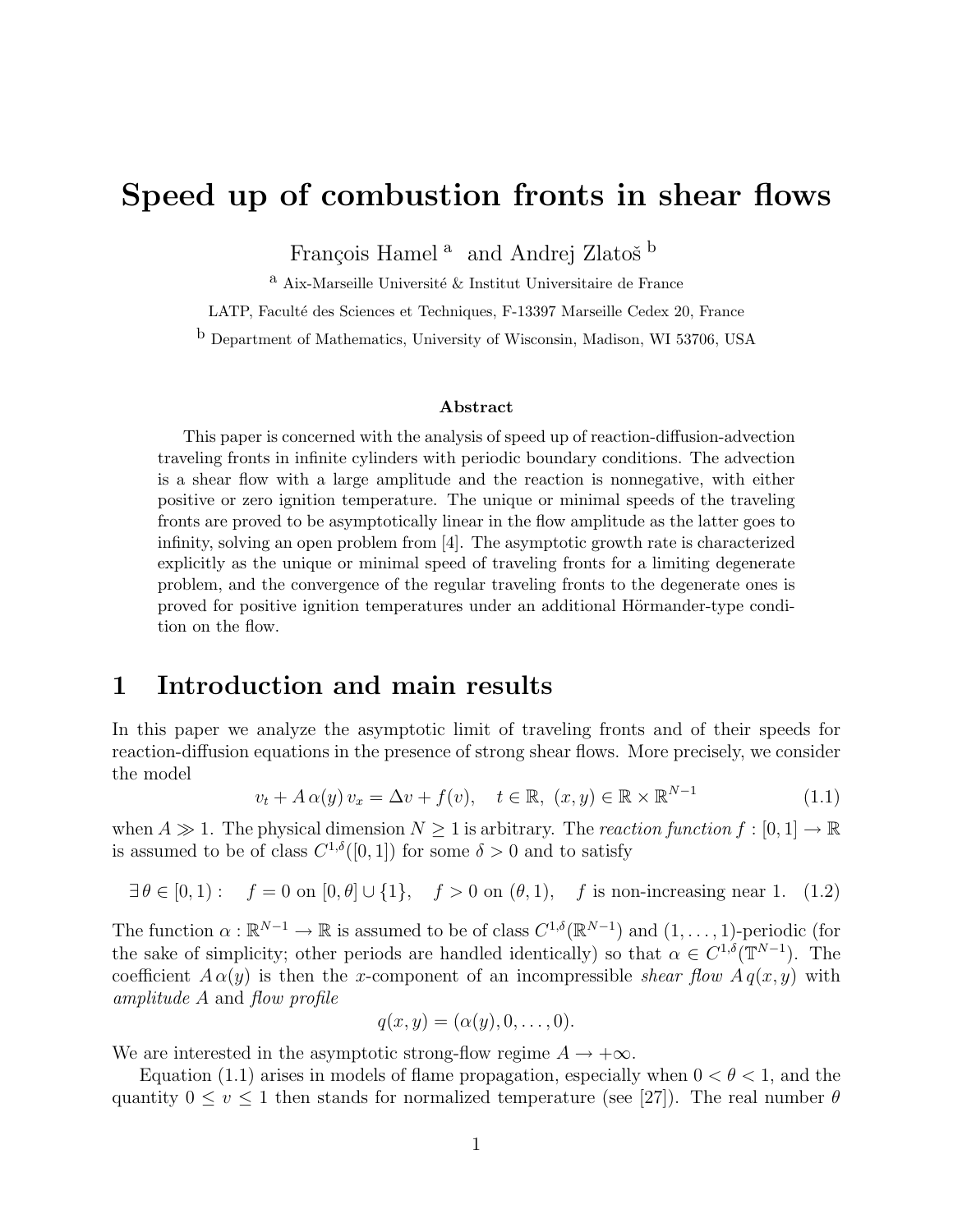is then the *ignition temperature*, below which the reaction is suppressed. When  $\theta = 0$ , this equation also arises in chemical, biological, and ecological models, and v typically stands for the density of a substance or a species (see [20, 31, 37]).

We will be interested in *traveling fronts* for  $(1.1)$ , that is, solutions of the form

$$
v(t, x, y) = u(x - ct, y).
$$

Here the front profile u is  $(1,\ldots,1)$ -periodic in  $y \in \mathbb{R}^{N-1}$  and  $c \in \mathbb{R}$  is the front speed. These solutions, which are invariant in the frame moving with speed  $c$  along the x-axis, play an essential role in the study of large-time behavior of the processes modeled by (1.1).

If  $0 < \theta < 1$ , then it is known [5, 42] that for each amplitude  $A \in \mathbb{R}$  there exists a unique speed  $c = c^*(Aq, f)$  and a unique (up to shifts in x) profile  $u : \mathbb{R} \times \mathbb{T}^{N-1} \to (0, 1)$ , which connects 0 to 1. That is  $u$  is a classical solution of the elliptic equation

$$
\begin{cases}\n\Delta u + (c - A\alpha(y)) u_x + f(u) = 0 \text{ in } \mathbb{R} \times \mathbb{T}^{N-1}, \\
0 \equiv u(+\infty, \cdot) < u < u(-\infty, \cdot) \equiv 1 \text{ in } \mathbb{R} \times \mathbb{T}^{N-1},\n\end{cases} \tag{1.3}
$$

where the above limits 0 and 1 are uniform in  $\mathbb{T}^{N-1}$ . Moreover, u is decreasing in x.

On the other hand, if  $\theta = 0$ , then there is a minimal speed  $c^*(Aq, f)$  such that problem (1.3) has a solution u with speed c if and only if  $c \geq c^*(Aq, f)$ . Moreover, for each such c there is a decreasing-in-x solution, and all solutions are such if  $f'(0) > 0$  [5].

The question of existence of traveling fronts for shear flows was first considered in [11, 14] in infinite cylinders with bounded cross sections and Neumann boundary conditions, and the case with periodic boundary conditions in  $y$  can be treated similarly. Since then, a considerable amount of research has been directed at the problem, in particular, first results on stability of fronts and long-time convergence of large classes of solutions to them appeared in [1, 12, 27, 33, 34]. Existence of fronts in the case of general, not necessarily shear, flows which are periodic in all spatial variables (on periodic domains in  $\mathbb{R}^N$ ) has also been studied. These pulsating fronts are of the type  $v(t, z) = U(z \cdot e - ct, z)$ , with  $z = (x, y), e \in \mathbb{R}^N$  a unit vector, and U periodic in the last N arguments  $z = (z_1, \ldots, z_N) \in \mathbb{R}^N$ , and their existence was first proved in  $[5, 41]$ . We also refer to  $[17, 21, 26]$  for variational min-max type formulas for the unique and minimal propagation speeds of traveling and pulsating fronts, and to [7, 43] for many further references on propagation phenomena for reaction-diffusion equations.

The main question addressed in this paper is related to the behavior of the traveling fronts u of (1.3) and the propagation speeds  $c^*(Aq, f)$  in strong shear flows, that is as the amplitude A goes to  $+\infty$ . We especially aim at quantifying the speed-up induced by the underlying strong advection. Roughly speaking, in combustion models, a stronger advection is going to increase the width of the reaction zone, and hence enhance the propagation speed. It is clear that if  $\alpha \leq \beta$ , then, for each  $A \geq 0$ , the corresponding unique or minimal speeds associated with  $\alpha$  and  $\beta$  are ordered, that is  $c^*(Aq_\alpha, f) \leq c^*(Aq_\beta, f)$ , where  $q_\alpha(x, y) =$  $(\alpha(y), 0, \ldots, 0)$  and  $q_\beta(x, y) = (\beta(y), 0, \ldots, 0)$ , see [7, 14]. However, in general the speeds for flows  $A \alpha(y)$  and  $A' \alpha(y)$  cannot be compared if  $A \neq A'$ . Therefore, the average effect of the amplitude A and the limiting behavior as  $A \rightarrow +\infty$  are a priori not clear. Nevertheless, the comparison principle immediately shows

$$
\limsup_{A \to +\infty} \frac{c^*(Aq, f)}{A} \le \max_{\mathbb{T}^{N-1}} \alpha \tag{1.4}
$$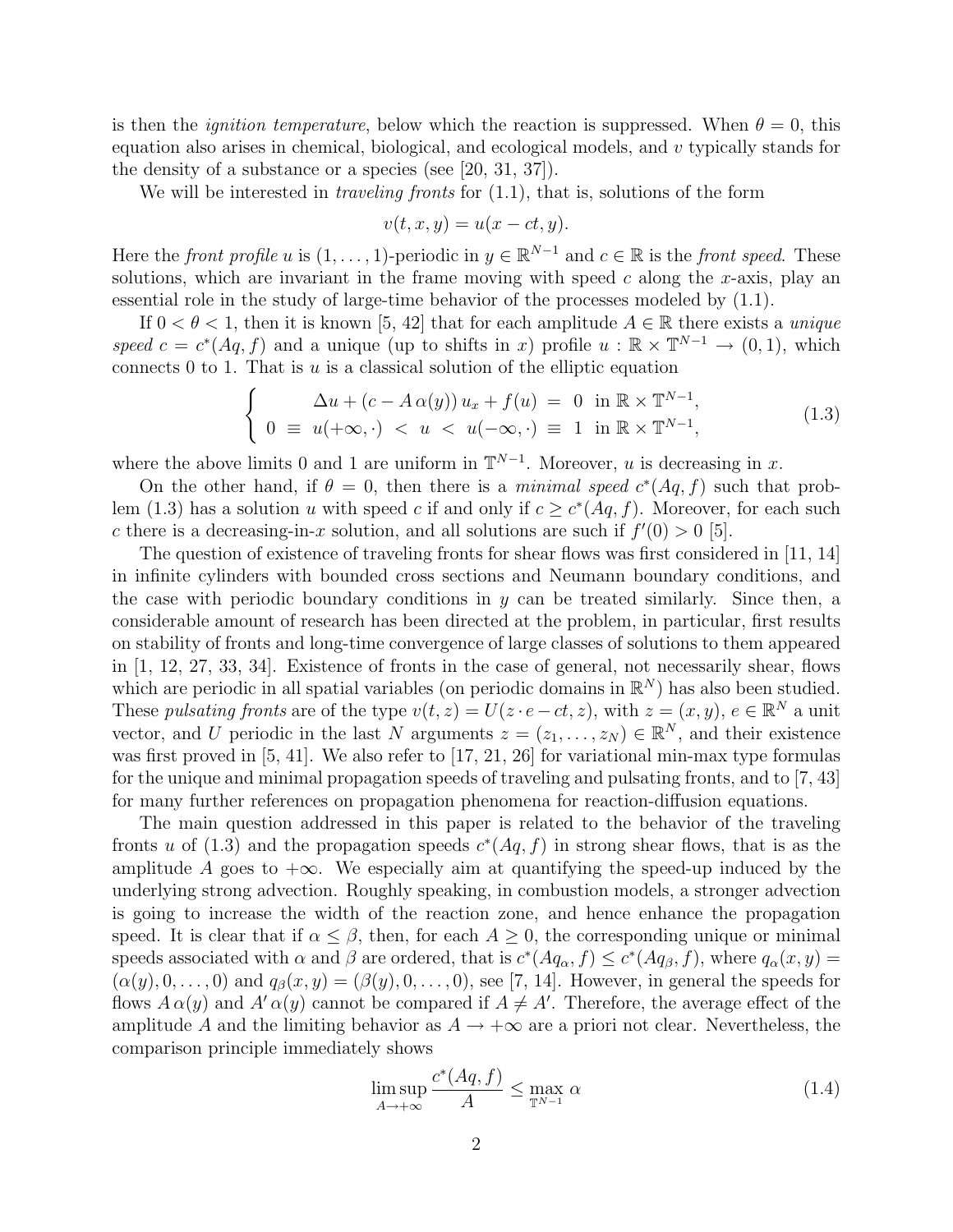(see  $(7, 14)$ ). Furthermore, it also follows from  $(28)$  that

$$
\liminf_{A \to +\infty} \frac{c^*(Aq, f)}{A} \ge \int_{\mathbb{T}^{N-1}} \alpha(y) dy,\tag{1.5}
$$

with equality only if  $\alpha$  is constant. (In [28] only mean-zero  $\alpha$  were considered, with the above bound being 0, but the general case follows from  $c^*(Aq, f) = c^*(A(q-p), f) + A\beta$  if  $p(x, y) = (\beta, 0, \dots, 0).$  That is, the front speed in the presence of a strong shear flow is between two linear functions of the amplitude of the flow. The main result of this paper shows that this speed-up is truly asymptotically linear as  $A \to +\infty$ , that is,  $\lim_{A \to +\infty} c^*(Aq, f)/A$ exists. Furthermore, we characterize this limit, in both cases  $0 < \theta < 1$  and  $\theta = 0$ , in terms of solutions to a second-order degenerate equation.

We start with the positive ignition temperature case  $0 < \theta < 1$ . The existence of the limit  $\lim_{A\to+\infty} c^*(Aq, f)/A$  in this case was stated as an open problem in [4], where it was proved for KPP reactions (see below).

**Theorem 1.1** Assume (1.2) with  $0 < \theta < 1$ . Then there exists  $\gamma^*(q, f) \geq \int_{\mathbb{T}^{N-1}} \alpha(y) dy$ (with equality only if  $\alpha$  is constant) such that the unique speeds  $c^*(Aq, f)$  of the problem (1.3) satisfy

$$
\lim_{A \to +\infty} \frac{c^*(Aq, f)}{A} = \gamma^*(q, f). \tag{1.6}
$$

Furthermore, there exists  $U \in L^{\infty}(\mathbb{R} \times \mathbb{T}^{N-1})$  such that  $\nabla_y U \in L^2(\mathbb{R} \times \mathbb{T}^{N-1}) \cap L^{\infty}(\mathbb{R} \times \mathbb{T}^{N-1})$ and U is a (distributional) solution of

$$
\begin{cases}\n\Delta_y U + (\gamma - \alpha(y)) U_x + f(U) = 0 & \text{in } \mathcal{D}'(\mathbb{R} \times \mathbb{T}^{N-1}), \\
0 \le U \le 1 & \text{a.e. in } \mathbb{R} \times \mathbb{T}^{N-1}, \\
\lim_{x \to +\infty} U(x, y) \equiv 0 & \text{uniformly in } \mathbb{T}^{N-1}, \\
\lim_{x \to -\infty} U(x, y) \equiv 1 & \text{uniformly in } \mathbb{T}^{N-1},\n\end{cases}
$$
\n(1.7)

with  $\gamma = \gamma^*(q, f)$ , and each sequence  $A_n \to \infty$  has a subsequence along which the functions  $U_{A_n}(x,y) = u_{A_n}(A_n x, y)$  (with  $u_{A_n}$  the unique solution of (1.3) for  $A = A_n$ , translated in x so that  $\max_{y \in \mathbb{T}^{N-1}} u_{A_n}(0, y) = \theta$  converge a.e. to a solution of (1.7) with  $\gamma = \gamma^*(q, f)$  and U non-increasing in x. Finally, if there is  $r > 0$  such that

$$
\alpha \in C^{\infty}(\mathbb{T}^{N-1}) \qquad \text{and} \qquad \sum_{1 \leq |\zeta| \leq r} |D^{\zeta}\alpha(y)| > 0 \text{ for all } y \in \mathbb{T}^{N-1}, \tag{1.8}
$$

then the pair  $(\gamma, U)$  solving (1.7) is unique up to shifts of U in x, with  $U \in C^{1,\delta}(\mathbb{R} \times \mathbb{T}^{N-1})$ satisfying  $0 < U < 1$  and  $U_x < 0$  on  $\mathbb{R} \times \mathbb{T}^{N-1}$ .

**Remark 1.2** This result continues to hold when the ignition reaction  $f$  is only Lipschitz and  $\alpha \in C^{\delta}(\mathbb{T}^{N-1})$  for some  $\delta > 0$ . Indeed, our proof does not use the extra smoothness, and [46, Theorem 1.6] shows that there still exists a unique solution  $u$  to (1.3), which is decreasing in  $x$  due to being the limit of solutions with the same property and due to the strong maximum principle applied to  $u_x$ .

$$
{}^{1}\text{For }\zeta=(\zeta_{1},\ldots,\zeta_{N-1})\in\mathbb{N}^{N-1}, \text{ we let }|\zeta|=\zeta_{1}+\cdots+\zeta_{N-1} \text{ and } D^{\zeta}\alpha(y)=\frac{\partial^{|\zeta|}\alpha}{\partial y_{1}^{\zeta_{1}}\cdots\partial y_{N-1}^{\zeta_{N-1}}}(y).
$$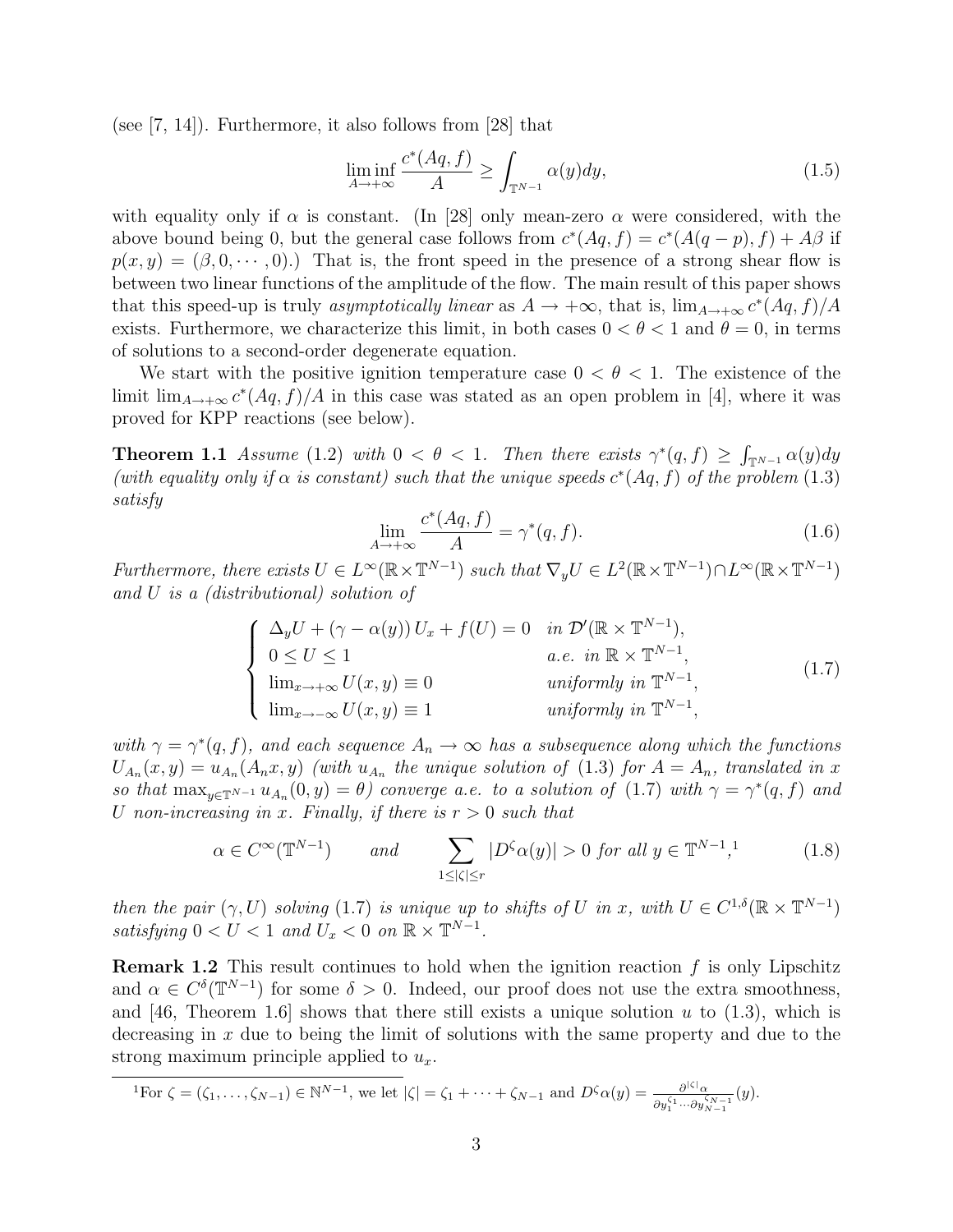**Remark 1.3** The condition (1.8) ensures that the differential operator  $L = \Delta_y + (\gamma - \alpha(y))\partial_x$ from (1.7) satisfies Hörmander's hypoellipticity condition for any  $\gamma \in \mathbb{R}$ , namely that the smooth vector fields  $\partial_{y_1}, \ldots, \partial_{y_{N-1}}, (\gamma - \alpha(y))\partial_x$  and their commutators up to order  $r + 1$ span all of  $\mathbb{R}^N$  at any point  $(x, y)$ . Because of this, we will be able to apply the results from [35] to questions of regularity of solutions of (1.7).

**Remark 1.4** It remains an open question whether uniqueness of the pair  $(\gamma, U)$  solving  $(1.7)$ as well as  $0 < U < 1$  and  $U_x < 0$  hold for all non-constant  $\alpha$ . Note that any y-independent not necessarily continuous U, taking values in  $[0, \theta] \cup \{1\}$  and having the prescribed limits, along with  $\gamma = \alpha$ , is a solution for constant  $\alpha$ .

On the other hand, for zero ignition temperature  $\theta = 0$  the following conclusion holds. We define for  $\theta' \in (0,1/4]$  the "cut-off" ignition reaction  $f_{\theta}(u) := f(u)\chi(u/\theta')$ , where  $\chi : \mathbb{R} \to [0, 1]$  is a smooth non-decreasing function with  $\chi(v) = 0$  if  $v \le 1$  and  $\chi(v) = 1$  if  $v \geq 2$ .

**Theorem 1.5** Assume (1.2) with  $\theta = 0$  and also  $f \in C^{1,1}([0,1])$ . Then the limit

$$
\gamma^*(q, f) := \lim_{\theta' \to 0} \gamma^*(q, f_{\theta'})
$$

exists (with  $\gamma^*(q, f_{\theta'})$  from Theorem 1.1) and (1.6) holds for the minimal speeds  $c^*(Aq, f)$  of problem (1.3). Furthermore, for any  $\gamma \geq \gamma^*(q, f)$ , there exists a solution U of (1.7) such that  $\nabla_y U \in L^2(\mathbb{R} \times \mathbb{T}^{N-1}) \cap L^\infty(\mathbb{R} \times \mathbb{T}^{N-1})$  and U is non-increasing in x. Lastly, if (1.8) holds, then all solutions U of (1.7) are classical and satisfy  $\gamma \geq \gamma^*(q, f)$ .

When  $\theta = 0$  in (1.2) and the nonlinearity f is of the Kolmogorov-Petrovsky-Piskunov (KPP) [29] type, that is  $f(u) \leq f'(0)u$  for all  $u \in [0,1]$ , then the limit  $\gamma^*(q, f)$  given in Theorem 1.5 can be expressed as

$$
\gamma^*(q, f) = \max_{\substack{w \in H^1(\mathbb{T}^{N-1}) \setminus \{0\} \\ \|\nabla w\|_{L^2(\mathbb{T}^{N-1})}^2 \le f'(0) \|w\|_{L^2(\mathbb{T}^{N-1})}^2}} \frac{\int_{\mathbb{T}^{N-1}} \alpha(y) w(y)^2 dy}{\int_{\mathbb{T}^{N-1}} w(y)^2 dy} \tag{1.9}
$$

(see  $[4, 25, 45]$ ). Using this, one can conclude  $[25, 45]$ 

$$
\lim_{M \to +\infty} \left( \lim_{A \to +\infty} \frac{c^*(Aq, Mf)}{A} \right) = \max_{y \in \mathbb{T}^{N-1}} \alpha(y)
$$

and

$$
\lim_{M\to 0^+} \frac{1}{\sqrt{M}}\left(\lim_{A\to+\infty} \frac{c^*(Aq,Mf)}{A}-\int_{\mathbb{T}^{N-1}}\alpha(y)dy\right)=2\sqrt{f'(0)}\sup_{\substack{w\in H^1(\mathbb{T}^{N-1})\backslash\{0\}\\ \int_{\mathbb{T}^{N-1}}w(y)dy=0}}\frac{\displaystyle\int_{\mathbb{T}^{N-1}}\alpha(y)w(y)dy}{\|\nabla w\|_{L^2(\mathbb{T}^{N-1})}}.
$$

The first of these limits does not depend on f and so it holds for any f with  $f'(0) > 0$ . Indeed, then we can find two KPP reactions g, h such that  $g \leq f \leq h$ , and the claim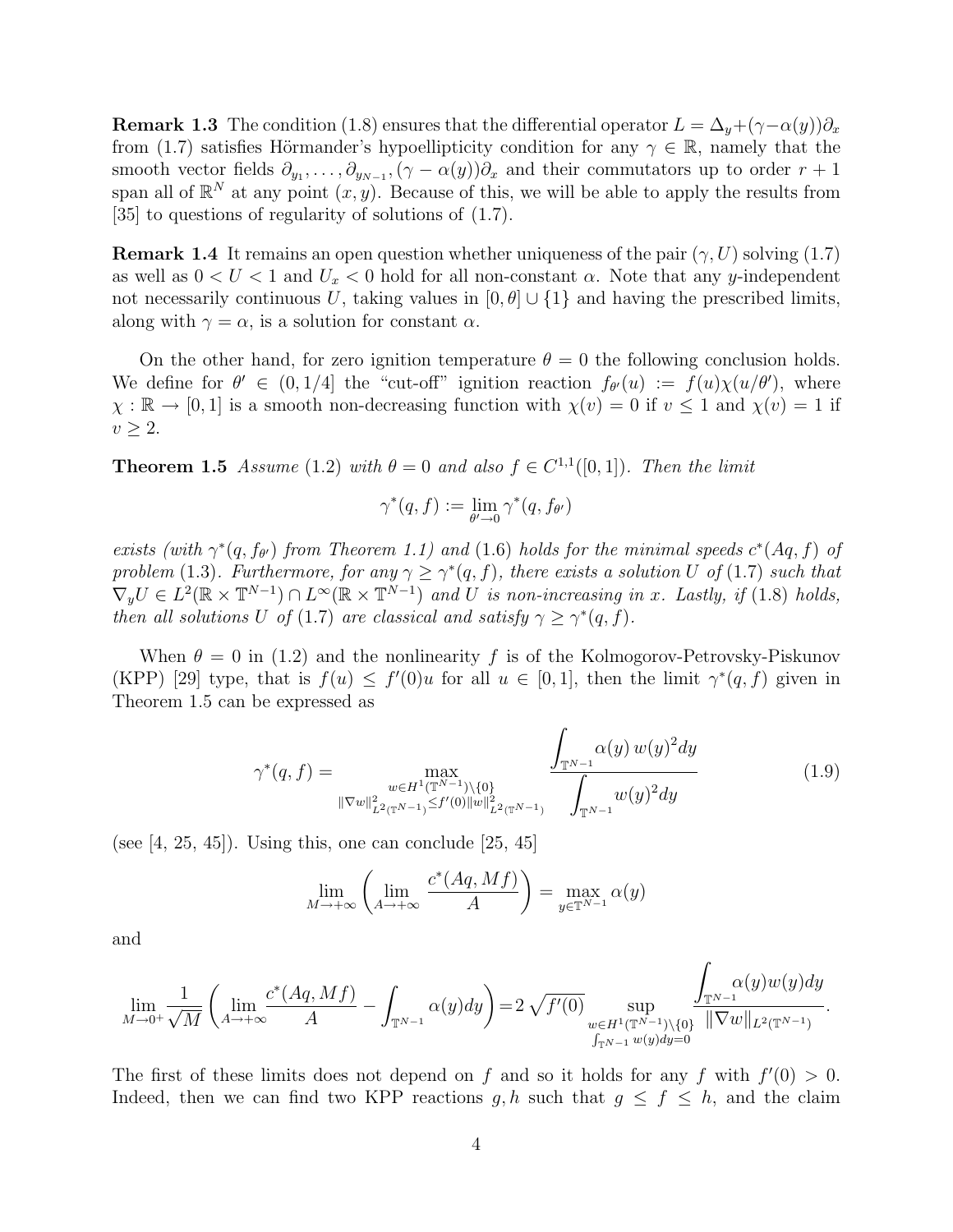follows from the fact that the limits for  $g, h$  are equal and from the well known relation  $c^*(Aq, g) \leq c^*(Aq, f) \leq c^*(Aq, h)$  [14].

Similar results hold for more general heterogeneous equations with periodic coefficients and KPP reactions. We refer to [3, 9, 10, 22, 23, 30, 40] for further results on existence and qualitative properties of KPP traveling and pulsating fronts and to [2, 4, 8, 16, 18, 36, 45] for results on the asymptotics of the minimal speeds in strong shear and periodic flows in the KPP case.

We also note that for cellular flows in two spatial dimensions, the speed-up is known to be  $O(A^{1/4})$  rather than linear (see [2, 15, 28, 32, 36, 44]), and characterization of those two-dimensional periodic q for which  $c^*(Aq, f)$  is unbounded in A (i.e., speed-up occurs) was obtained in [36, 44]. In fact, these two-dimensional results hold for general reactions [44].

**Remark 1.6** In the case of KPP reactions and shear flows with  $\int_{\mathbb{T}^{N-1}} \alpha(y) dy \geq 0$ , it is also known that  $c^*(Aq, f)$  is non-decreasing with respect to  $A \geq 0$  and  $c^*(Aq, f)/A$  is nonincreasing with respect to  $A \geq 0$ , see [4, 7]. However, the monotonicity of the quantities  $c^*(Aq, f)$  and  $c^*(Aq, f)/A$  for general non-KPP reactions f when either  $\theta = 0$  or  $0 < \theta < 1$ , is still not known. These questions are much more intricate than in the KPP case, due to the lack of explicit formulas for the propagation speeds. However, Theorems 1.1 and 1.5 show that the limit  $\gamma^*(q, f)$  of the normalized speeds  $c^*(Aq, f)/A$  can still be identified as the unique or minimal speed of fronts for a degenerate elliptic problem.

We thank Tom Kurtz and Daniel Stroock for useful discussions and pointers to references. FH is indebted to the Alexander von Humboldt Foundation for its support. His work was also supported by the French *Agence Nationale de la Recherche* through the project PREFERED. AZ was supported in part by NSF grants DMS-1113017 and DMS-1056327, and by an Alfred P. Sloan Research Fellowship. Part of this work was carried out during visits by FH to the Departments of Mathematics of the Universities of Chicago and Wisconsin and by AZ to the Faculté des Sciences et Techniques, Aix-Marseille Université, the hospitality of which is gratefuly acknowledged.

# 2 Existence of solutions  $(\gamma, U)$  of (1.7) for  $\theta \in [0, 1)$

In this section, we prove the existence of solutions  $(\gamma, U)$  of  $(1.7)$  as claimed in Theorems 1.1 and 1.5. Such solutions are obtained as the  $A \to +\infty$  limit of the solutions  $(c_A, u_A)$ of  $(1.3)$ , after a suitable normalization and a scaling in x. The scaling, given in  $(2.12)$  below, makes the first-order coefficient bounded but it makes the equation degenerate as  $A \rightarrow +\infty$ . The degeneracy of the limiting equation makes the analysis of the properties of the limiting solutions more complicated than in the usual regular case.

We will assume in this section that

$$
\int_{\mathbb{T}^{N-1}} \alpha(y) dy = 0,\tag{2.10}
$$

which we can do without loss of generality because if  $p(x, y) = (\beta, 0, \dots, 0)$ , then  $c^*(Aq, f) =$  $c^*(A(q-p), f) + A\beta$  and the two  $u_A$  are identical. Moreover, we will also assume that  $\alpha$  is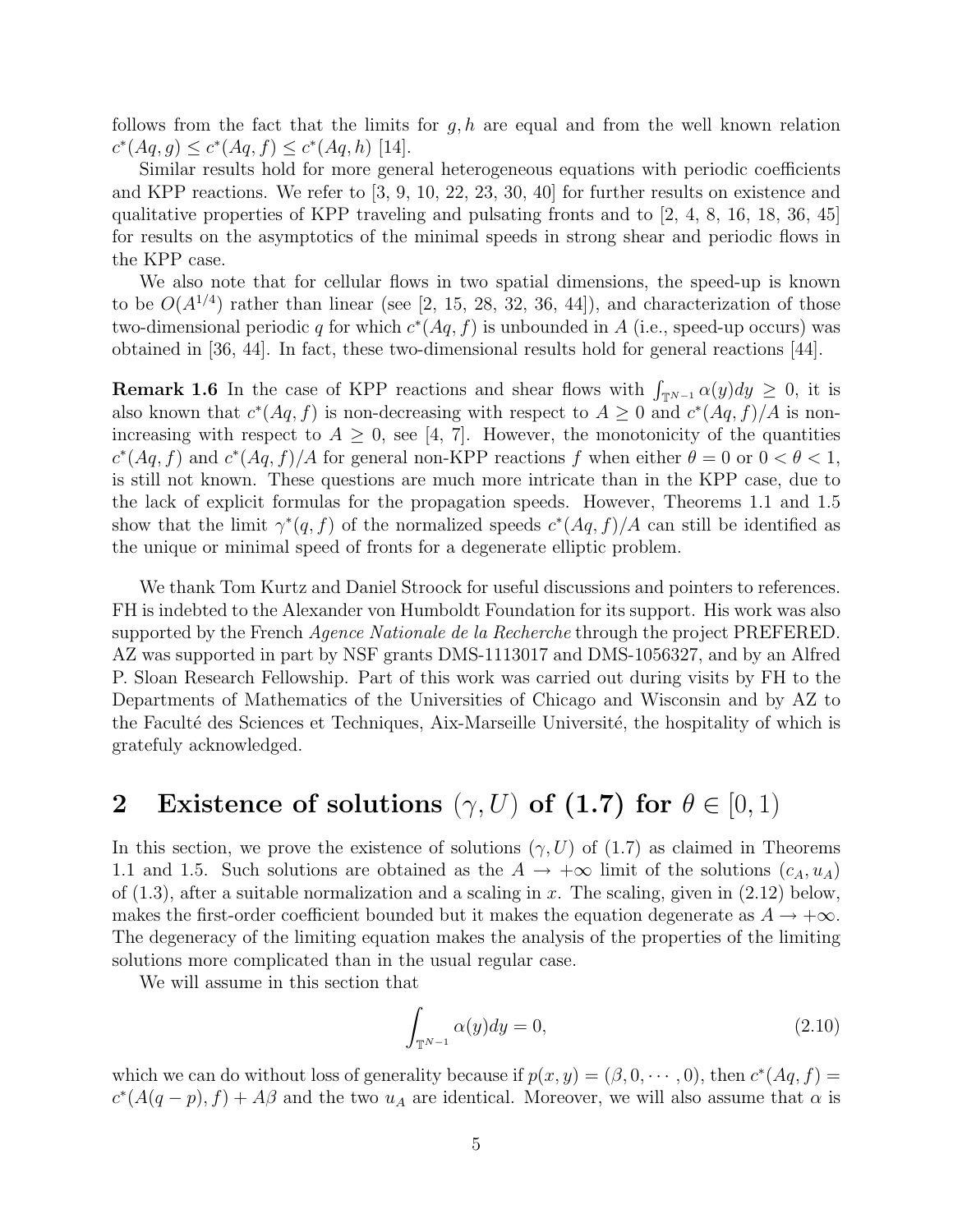not identically 0. Otherwise,  $c^*(Aq, f) = c^*(0, f)$  does not depend on A and the existence results in both theorems are immediate with  $\gamma^*(q, f) = 0$  and  $U(x, y) = \chi_{(-\infty, 0)}(x)$  (for  $\gamma = 0$ ) or  $U(x, y) = V(x)$  such that  $V_x = -f(V)/\gamma$ ,  $V(+\infty) = 0$ , and  $V(-\infty) = 1$  (for  $\gamma > 0$ ) in Theorem 1.5), which obviously exists.

Set

$$
\gamma_A^* = \frac{c^*(Aq, f)}{A} > 0
$$

for each  $A \geq 1$ , where  $c^*(Aq, f)$  is the unique (resp. minimal) speed of traveling fronts for (1.3) when  $0 < \theta < 1$  (resp.  $\theta = 0$ ). Notice first that, because of (1.4) and (1.5), and since the speeds  $c^*(Aq, f)$  are positive and continuous in A (see [7, 14]), it follows that

$$
0 < \underline{\gamma} := \inf_{A \ge 1} \gamma_A^* \le \sup_{A \ge 1} \gamma_A^* =: \overline{\gamma} < +\infty. \tag{2.11}
$$

Now, let  $(c_A, u_A)_{A\geq 1}$  be a family of solutions of (1.3), and define

$$
\gamma_A = \frac{c_A}{A}.
$$

We will only consider solutions with  $u_{A,x} < 0$  (which is always possible from [5]) and  $\gamma_A$ uniformly bounded in  $A \geq 1$ . Notice that by (2.11), the family  $(\gamma_A)_{A>1}$  is automatically bounded from below by a positive constant, and it is also bounded from above when 0 <  $\theta$  < 1. For each  $A \geq 1$ , we set

$$
U_A(x,y) = u_A(Ax,y) \quad \text{for all } (x,y) \in \mathbb{R} \times \mathbb{T}^{N-1}.
$$
 (2.12)

The functions  $U_A$  satisfy

$$
\begin{cases}\n\Delta_y U_A + A^{-2} U_{A,xx} + (\gamma_A - \alpha(y)) U_{A,x} + f(U_A) = 0 \text{ in } \mathbb{R} \times \mathbb{T}^{N-1}, \\
0 < U_A < 1 \text{ in } \mathbb{R} \times \mathbb{T}^{N-1}, \\
U_{A,x} < 0 \text{ in } \mathbb{R} \times \mathbb{T}^{N-1}, \\
U_A(+\infty, \cdot) \equiv 0, \quad U_A(-\infty, \cdot) \equiv 1 \text{ uniformly in } \mathbb{T}^{N-1}.\n\end{cases} \tag{2.13}
$$

By standard elliptic estimates, each function  $U_A$  is of class  $C^{3,\delta}(\mathbb{R} \times \mathbb{T}^{N-1})$ .

We first derive some uniform integral and pointwise gradient estimates for the functions  $U_A$ .

**Lemma 2.1** For any family  $(c_A, u_A)_{A\geq 1}$  of solutions of (1.3) such that  $u_{A,x} < 0$  and  $(c_A/A)_{A\geq 1}$  is bounded, the functions  $U_A$  defined by (2.12) satisfy

$$
\sup_{A\geq 1} \left( \|U_{A,x}\|_{L^1(\mathbb{R}\times\mathbb{T}^{N-1})} + \|\nabla_y U_A\|_{L^2(\mathbb{R}\times\mathbb{T}^{N-1})} + \|\nabla_y U_A\|_{L^\infty(\mathbb{R}\times\mathbb{T}^{N-1})} \right) < +\infty.
$$

**Proof.** First, since  $U_{A,x} < 0$  in  $\mathbb{R} \times \mathbb{T}^{N-1}$  and  $U_A(+\infty, \cdot) = 0$ ,  $U_A(-\infty, \cdot) = 1$ , it follows immediately that  $||U_{A,x}||_{L^1(\mathbb{R}\times\mathbb{T}^{N-1})} = 1$ . Next integrate (2.13) over  $(-M, M) \times \mathbb{T}^{N-1}$  and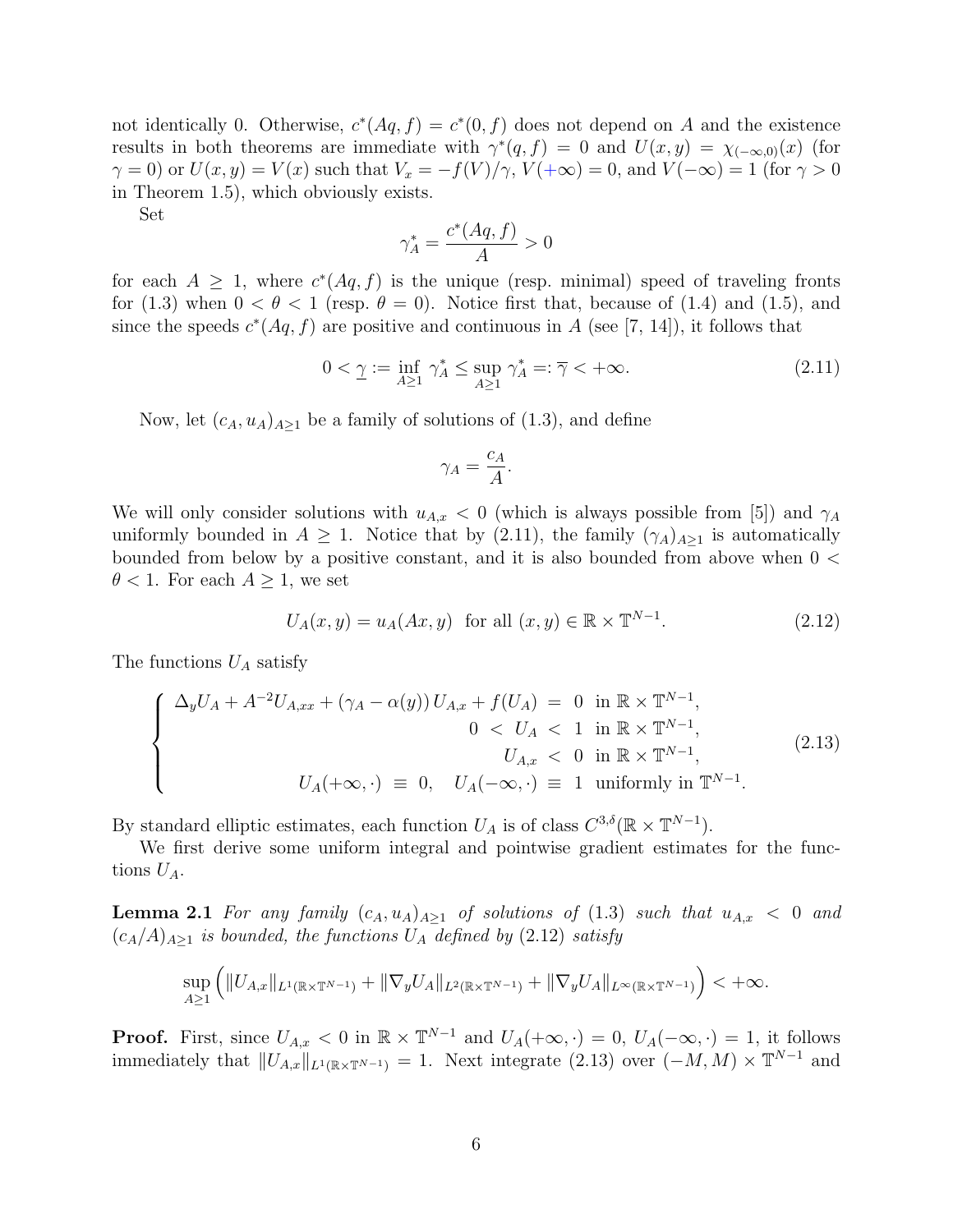pass to the limit as  $M \to +\infty$ . Since  $U_{A,x}(\pm\infty, \cdot) = 0$  from standard elliptic estimates, since  $\alpha$  has zero average and since  $f \geq 0$  in [0, 1], we get that  $f(U_A) \in L^1(\mathbb{R} \times \mathbb{T}^{N-1})$  and

$$
\int_{\mathbb{R} \times \mathbb{T}^{N-1}} f(U_A(x, y)) dx dy = \gamma_A
$$

for each  $A \geq 1$ . Now multiply (2.13) by  $U_A$ , integrate over  $(-M, M) \times \mathbb{T}^{N-1}$  and pass to the limit as  $M \to +\infty$ . It follows that

$$
\int_{\mathbb{R} \times \mathbb{T}^{N-1}} \left( |\nabla_y U_A|^2 + A^{-2} U_{A,x}^2 \right) dx \, dy = \int_{\mathbb{R} \times \mathbb{T}^{N-1}} f(U_A(x, y)) \, U_A(x, y) \, dx \, dy - \frac{\gamma_A}{2} \le \frac{\gamma_A}{2}.
$$

Therefore, the assumption of boundedness of the family  $(\gamma_A)_{A\geq 1}$  yields the boundedness of the family  $(\|\nabla_y U_A\|_{L^2(\mathbb{R}\times\mathbb{T}^{N-1})})_{A>1}.$ 

Lastly, since  $U_A \in C^3(\mathbb{R} \times \mathbb{T}^{N-1})$  and the family  $(\gamma_A)_{A\geq 1}$  is assumed to be bounded, it then follows from [6] that

$$
\sup_{A\geq 1} \|\nabla_y U_A\|_{L^\infty(\mathbb{R}\times\mathbb{T}^{N-1})} < +\infty,
$$

which completes the proof of Lemma 2.1.  $\Box$ 

We next prove the claims in the second sentence of Theorem 1.1 when  $0 < \theta < 1$  with some  $\gamma > 0$  which is the limit of a subsequence of  $c^*(A_n q, f)/A_n$ . The claim as stated will be established when later we prove (1.6).

**Proposition 2.2** Assume  $0 < \theta < 1$ . Then any  $A_n \to +\infty$  has a subsequence along which the (unique) solution  $U_{A_n}$  of (2.13), normalized as in Theorem 1.1, converges a.e. to U and  $\gamma_{A_n}$  converges to  $\gamma$ , with  $(\gamma, U)$  a solution of (1.7) such that  $0 < \gamma \leq \max_{T^{N-1}} \alpha$  and  $\nabla_y U \in L^2(\mathbb{R} \times \mathbb{T}^{N-1}) \cap L^\infty(\mathbb{R} \times \mathbb{T}^{N-1}).$ 

**Proof.** Step 1: general properties of the limit function U. The assumptions of Lemma 2.1 are satisfied since  $0 < \theta < 1$ . Because of (1.4) and (2.11), there is a subsequence of  $A_n$ (which we again call  $A_n$ ) and a real number  $\gamma$  such that

$$
0 < \gamma \le \max_{\mathbb{T}^{N-1}} \alpha \quad \text{and} \quad \gamma_{A_n} \to \gamma \quad \text{as} \quad n \to +\infty. \tag{2.14}
$$

On the other hand,  $0 < U_{A_n} < 1$  in  $\mathbb{R} \times \mathbb{T}^{N-1}$  and the sequence  $(U_{A_n})_{n \in \mathbb{N}}$  is bounded in  $W^{1,1}_{loc}(\mathbb{R} \times \mathbb{T}^{N-1})$  by Lemma 2.1. Up to extraction of another subsequence, there exists then a function  $U \in L^{\infty}(\mathbb{R} \times \mathbb{T}^{N-1})$  such that  $U_{A_n} \to U$  almost everywhere in  $\mathbb{R} \times \mathbb{T}^{N-1}$  as  $n \to +\infty$ . Furthermore,  $0 \leq U \leq 1$  and

$$
U(\cdot + h, \cdot) \le U \text{ a.e. in } \mathbb{R} \times \mathbb{T}^{N-1}
$$
\n
$$
(2.15)
$$

for all  $h \geq 0$ . Similarly,  $\nabla_y U \in L^2(\mathbb{R} \times \mathbb{T}^{N-1}) \cap L^{\infty}(\mathbb{R} \times \mathbb{T}^{N-1})$  by Lemma 2.1. The equation

$$
\Delta_y U + (\gamma - \alpha(y)) U_x + f(U) = 0 \tag{2.16}
$$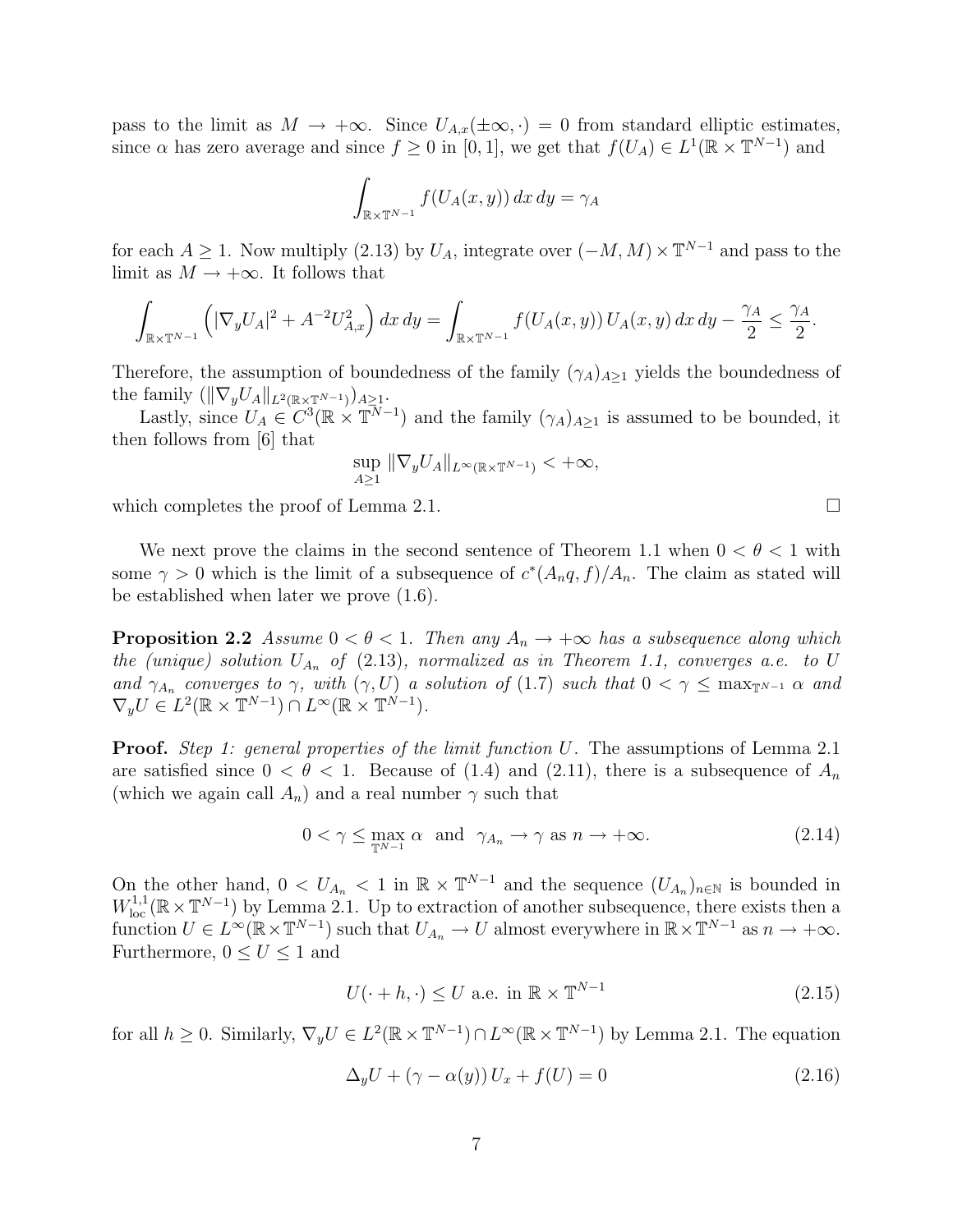also holds in the sense of distributions in  $\mathbb{R} \times \mathbb{T}^{N-1}$ , by passing to the limit as  $n \to +\infty$ in  $(2.13)$ , with  $A = A_n$ .

Step 2: the limit function U has constant limits as  $x \to \pm \infty$ . Take any non-decreasing sequence  $(x_n)_{n\in\mathbb{N}}$  converging to  $+\infty$ . The sequences of functions  $(U_n^{\pm})_{n\in\mathbb{N}}$  defined by

$$
U_n^{\pm}(x,y) = U(x \pm x_n, y) \text{ for } (x, y) \in \mathbb{R} \times \mathbb{T}^{N-1}
$$

are monotone and bounded in  $L^{\infty}(\mathbb{R} \times \mathbb{T}^{N-1})$ . They converge almost everywhere in  $\mathbb{R} \times \mathbb{T}^{N-1}$ and in  $L^p((-M, M) \times \mathbb{T}^{N-1})$ , for all  $M > 0$  and  $1 \leq p < +\infty$ , to two functions  $U^{\pm}_{\infty}$  such that  $0 \leq U_{\infty}^{\pm} \leq 1$  a.e. in  $\mathbb{R} \times \mathbb{T}^{N-1}$ . Furthermore,

$$
U_{\infty}^{\pm}(x+h,y) = U_{\infty}^{\pm}(x,y)
$$
 a.e. in  $\mathbb{R} \times \mathbb{T}^{N-1}$  for all  $h \in \mathbb{R}$ ,

due to (2.15) and  $x_n \to +\infty$ , and  $\nabla_y U^{\pm}_{\infty} = 0$  since  $\nabla_y U \in L^2(\mathbb{R} \times \mathbb{T}^{N-1})$ . In other words, the functions  $U^{\pm}_{\infty}$  are constant. Since the equation (2.16) is satisfied by each  $U^{\pm}_{n}$  and thus by the limiting (constant) functions  $U^{\pm}_{\infty}$  in the sense of distributions, one concludes that

$$
f(U_{\infty}^{\pm}) = 0. \tag{2.17}
$$

By monotonicity in x, the limits  $U^{\pm}_{\infty}$  do not depend on the sequence  $(x_n)_{n\in\mathbb{N}}$ . Therefore, the limits  $U(\pm\infty, \cdot)$  exist and are two constants belonging to the set of zeros of f in [0, 1].

Step 3: the limit function U has uniform limits 0 and 1 as  $x \to \pm \infty$ . The last thing to do is to prove that  $U(+\infty, \cdot) = 0$  and  $U(-\infty, \cdot) = 1$  uniformly in  $y \in \mathbb{T}^{N-1}$  for some limit function U. Recall that the functions  $U_{A_n}$  are translated in such a way that

$$
\max_{y \in \mathbb{T}^{N-1}} U_{A_n}(0, y) = \theta.
$$
\n(2.18)

Hence, for all  $n \in \mathbb{N}$ ,  $0 < U_{A_n} \leq \theta$  in  $[0, +\infty) \times \mathbb{T}^{N-1}$  and

$$
\Delta_y U_{A_n} + A_n^{-2} U_{A_n,xx} + (\gamma_{A_n} - \alpha(y)) U_{A_n,x} = 0 \text{ in } [0, +\infty) \times \mathbb{T}^{N-1}.
$$
 (2.19)

On the other hand, for each  $\lambda \in \mathbb{R}$ , let  $\mu_n(\lambda)$  denote the principal eigenvalue of the operator

$$
\Delta_y + A_n^{-2} \lambda^2 - \lambda (\gamma_{A_n} - \alpha(y))
$$

in  $\mathbb{T}^{N-1}$ , that is  $\mu_n(\lambda)$  is associated with positive eigenfunctions of this operator. Since each function  $\mu_n$  is convex and satisfies  $\mu_n(0) = 0$ ,  $\mu'_n(0) = -\gamma_{A_n} < 0$  (because  $\alpha$  has zero average over  $\mathbb{T}^{N-1}$  and  $\mu_n(\lambda) \sim A_n^{-2} \lambda^2$  as  $\lambda \to +\infty$ , there is a unique  $\lambda_n > 0$  such that  $\mu_n(\lambda_n) = 0$ . Let  $\varphi_n$  be an eigenfunction associated with  $\lambda = \lambda_n$ , that is

$$
\begin{cases}\n\Delta_y \varphi_n + A_n^{-2} \lambda_n^2 \varphi_n - \lambda_n (\gamma_{A_n} - \alpha(y)) \varphi_n = 0 \text{ in } \mathbb{T}^{N-1}, \\
\varphi_n > 0 \text{ in } \mathbb{T}^{N-1}.\n\end{cases}
$$

Then  $e^{-\lambda_n x}\varphi_n(y)$  solves (2.19). Up to normalization, one can assume that

$$
\min_{\mathbb{T}^{N-1}} \varphi_n = \theta \tag{2.20}
$$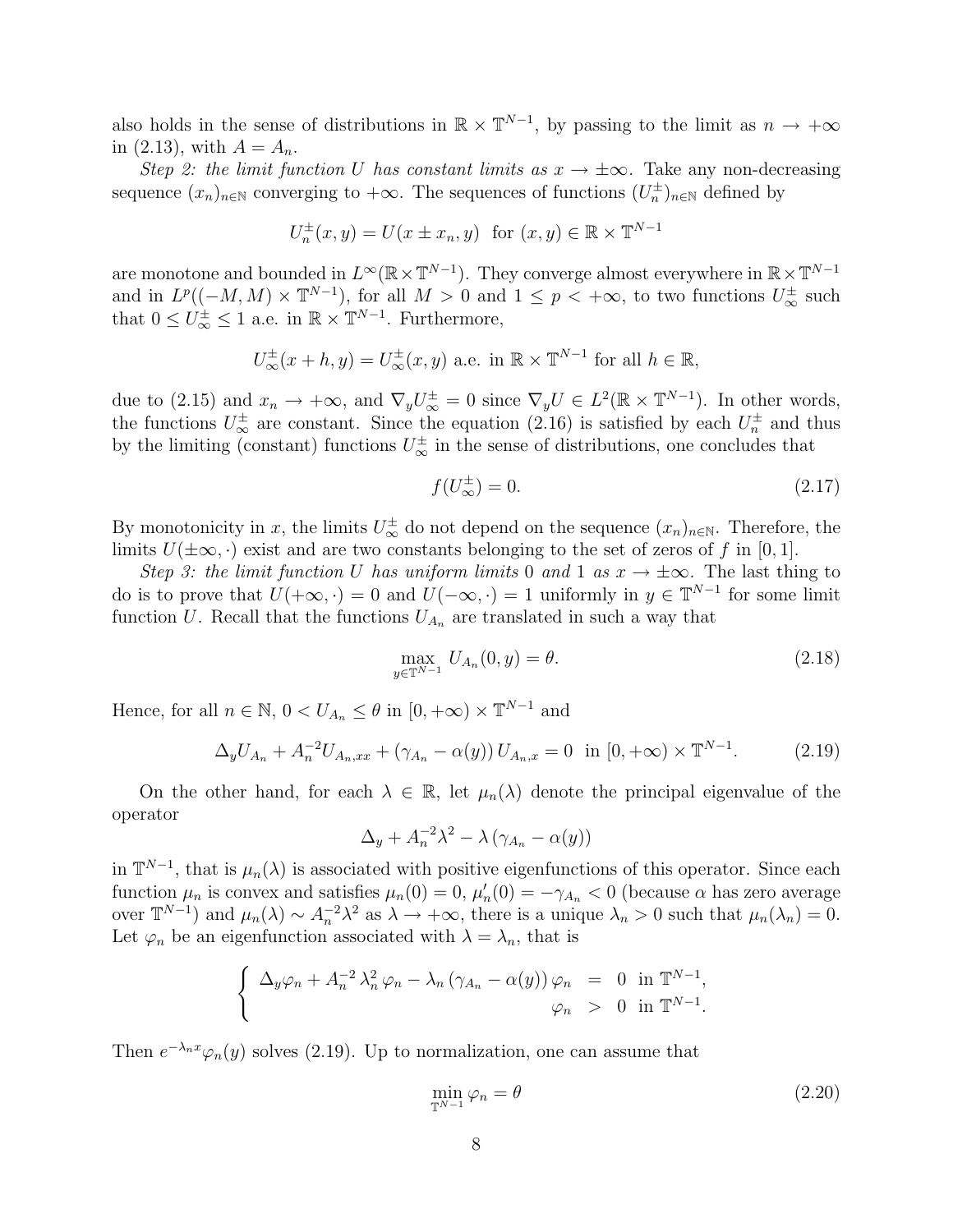and it then follows from the maximum principle in half-cylinders as in [39] (see also [5]) that

$$
U_{A_n}(x, y) \le e^{-\lambda_n x} \varphi_n(y) \text{ for all } (x, y) \in [0, +\infty) \times \mathbb{T}^{N-1}.
$$

Furthermore, for each  $n \in \mathbb{N}$ , because of (2.11) and  $A_n \geq 1$ , there holds

$$
\mu_n(\lambda) \le \mu(\lambda) \quad \text{for all } \lambda \ge 0,
$$

where  $\mu(\lambda)$  denotes the principal eigenvalue of the operator  $\Delta_y + \lambda^2 - \lambda (\gamma - \alpha(y))$  in  $\mathbb{T}^{N-1}$ . As above, there is a unique  $\lambda > 0$  such that  $\mu(\lambda) = 0$ , and  $\mu(\lambda) < 0$  for all  $\lambda \in (0, \lambda)$ . As a consequence,  $\lambda_n \geq \underline{\lambda} > 0$  for all  $n \in \mathbb{N}$ , whence

$$
U_{A_n}(x,y) \le e^{-\Delta x} \varphi_n(y) \quad \text{for all } (x,y) \in [0,+\infty) \times \mathbb{T}^{N-1}.
$$
 (2.21)

Let  $y_n \in \mathbb{T}^{N-1}$  be such that  $\varphi_n(y_n) = \theta$ . Up to extraction of a subsequence, one can assume that  $y_n \to y \in \mathbb{T}^{N-1}$  as  $n \to +\infty$ . Pick any  $\varepsilon \in (0, 2\theta)$  and define

$$
\underline{x} = -\underline{\lambda}^{-1} \ln \left( \frac{\varepsilon}{2\theta} \right) \ge 0.
$$

Because of (2.21), there holds  $U_{A_n}(\underline{x}, y_n) \leq \varepsilon/2$  for all  $n \in \mathbb{N}$ . But since the sequence  $(\|\nabla_y U_{A_n}\|_{L^\infty(\mathbb{R}\times\mathbb{T}^{N-1})})_{n\in\mathbb{N}}$  is bounded by Lemma 2.1, and since  $y_n \to y$  as  $n \to +\infty$ , there are  $r > 0$  and  $n_0 \in \mathbb{N}$  such that

$$
U_{A_n}(\underline{x}, y) \le \varepsilon \quad \text{for all } |y - y| \le r \text{ and } n \ge n_0.
$$

By monotonicity in x, it follows that  $U_{A_n}(x, y) \leq \varepsilon$  for all  $x \geq \underline{x}$ ,  $|y - y| \leq r$  and  $n \geq n_0$ . By passing to a limit as  $n \to +\infty$  as in step 1 (up to extraction of a sequence), the same inequality holds for the limit function U for almost every  $(x, y)$  such that  $x \geq \underline{x}$  and  $|y - y| \leq r$ . Because of (2.15) and step 2, the constant limit  $U(+\infty, \cdot)$  of U as  $x \to +\infty$  is then such that

$$
0 \le U(+\infty, \cdot) \le \varepsilon.
$$

Since  $\varepsilon > 0$  was arbitrarily small, one concludes that  $U(+\infty, \cdot) = 0$ .

Let us now prove that  $U(-\infty, \cdot) = 1$ . First, because of (2.18), there is a sequence  $(y'_n)_{n \in \mathbb{N}}$ in  $\mathbb{T}^{N-1}$  such that  $U_{A_n}(0, y'_n) = \theta$ . Up to extraction of another subsequence, one can assume that  $y'_n \to \overline{y} \in \mathbb{T}^{N-1}$  as  $n \to +\infty$ . As in the previous paragraph, given any  $\varepsilon \in (0,\theta)$ , it follows from Lemma 2.1 that there are  $r' > 0$  and  $n'_0 \in \mathbb{N}$  such that

$$
U_{A_n}(0, y) \ge \theta - \varepsilon
$$
 for all  $|y - \overline{y}| \le r'$  and  $n \ge n'_0$ ,

whence  $U_{A_n}(x,y) \geq \theta - \varepsilon$  for all  $x \leq 0$ ,  $|y - \overline{y}| \leq r'$  and  $n \geq n'_0$ . Thus  $U(x,y) \geq \theta - \varepsilon$ for a.e. such  $(x, y)$  and the constant function  $U(-\infty, \cdot)$  satisfies  $U(-\infty, \cdot) \geq \theta - \varepsilon$  for all  $\varepsilon \in (0, \theta)$ . Therefore,  $U(-\infty, \cdot) \geq \theta$ . Because of (1.2) and (2.17), the constant  $U(-\infty, \cdot)$  is either  $\theta$  or 1.

Assume now that  $U(-\infty, \cdot) = \theta$ . The monotonicity property (2.15) yields  $0 \le U \le \theta$  a.e. in  $\mathbb{R} \times \mathbb{T}^{N-1}$ , whence

$$
\Delta_y U + (\gamma - \alpha(y)) U_x = 0 \text{ in } \mathcal{D}'(\mathbb{R} \times \mathbb{T}^{N-1}).
$$
\n(2.22)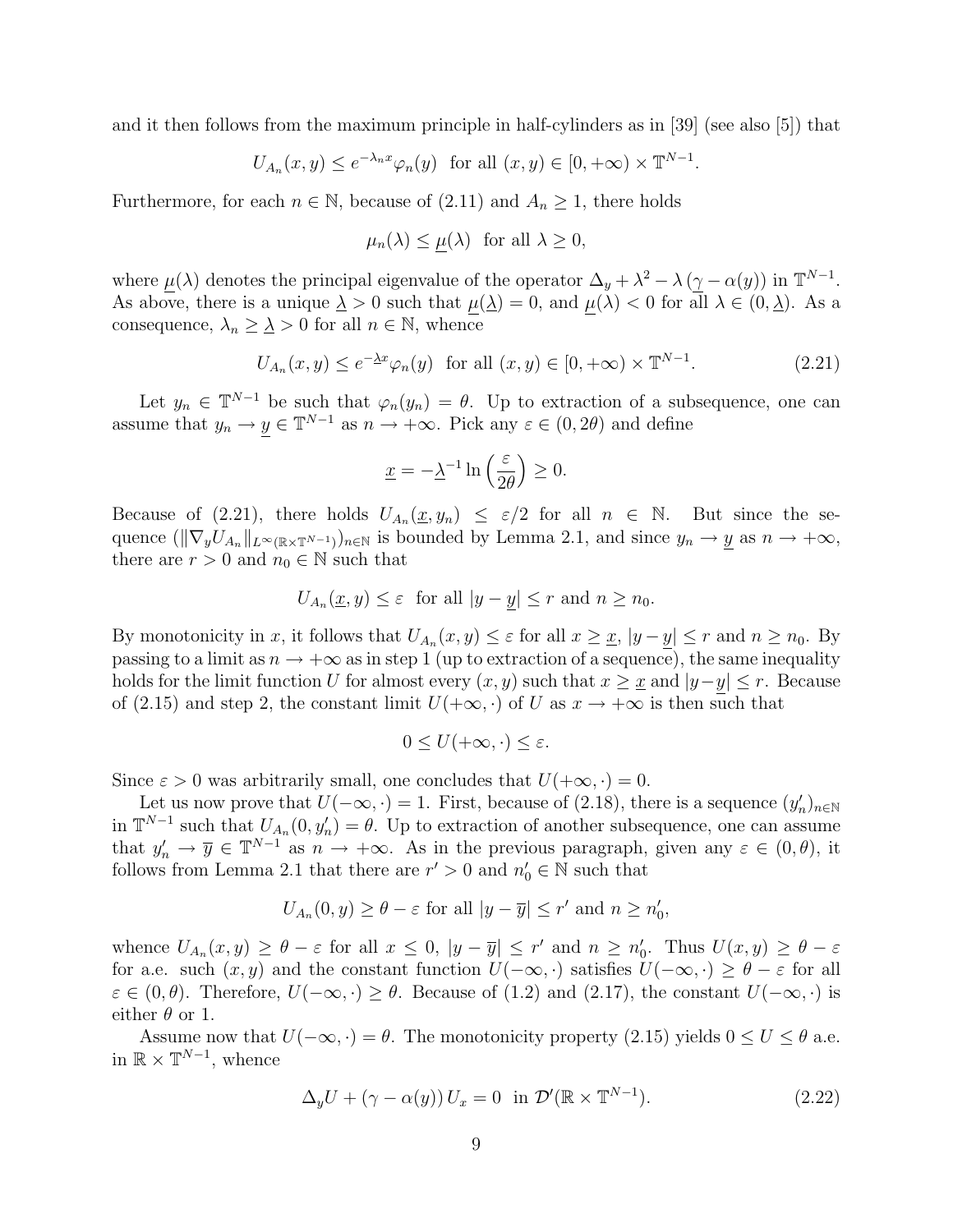Let  $\phi : [0,1] \to \mathbb{R}$  be a non-increasing  $C^{\infty}$  function such that  $\phi = 1$  on  $[0,1/3]$  and  $\phi = 0$ on [2/3, 1]. For each  $k \in \mathbb{N}$ , let  $\phi_k$  be the function defined in  $\mathbb{R} \times \mathbb{T}^{N-1}$  by

$$
\phi_k(x, y) = \begin{cases} 0 & \text{if } |x| \ge k + 1, \\ 1 & \text{if } |x| \le k, \\ \phi(|x| - k) & \text{if } k < |x| < k + 1. \end{cases}
$$

By testing  $(2.22)$  against  $\phi_k$ , one gets that

$$
\int_{(0,1)\times\mathbb{T}^{N-1}} (\gamma - \alpha(y)) U(x+k, y) \, \phi'(x) \, dx \, dy - \int_{(0,1)\times\mathbb{T}^{N-1}} (\gamma - \alpha(y)) U(x-k-1, y) \, \phi'(1-x) \, dx \, dy = 0.
$$

Since  $U(+\infty, \cdot) = 0$ ,  $U(-\infty, \cdot) = \theta$  and the function  $\alpha$  has zero average over  $\mathbb{T}^{N-1}$ , it follows from Lebesgue's dominated convergence theorem, by passing to the limit as  $k \to +\infty$ , that  $\theta \gamma = 0$ . But  $\theta > 0$  and  $\gamma > 0$  by (2.14), a contradiction. So  $U(-\infty, \cdot) = 1$  and the uniformity of the limit in y (as well as of  $U(+\infty, \cdot) = 0$ ) follows from Lemma 2.1 and U being non-increasing in x. The proof of Proposition 2.2 is complete.  $\Box$ 

To complete this section, we prove the existence of solutions  $(\gamma, U)$  of  $(1.7)$  when  $\theta = 0$ , for all

$$
\gamma \ge \gamma_{\infty}^* = \liminf_{A \to +\infty} \gamma_A^*.
$$
  

$$
0 < \gamma_{\infty}^* \le \max_{\mathbb{T}^{N-1}} \alpha
$$
 (2.23)

Notice also that

by  $(1.4)$  and  $(2.11)$ .

**Proposition 2.3** Assume that  $\theta = 0$ . Then, for all  $\gamma \geq \gamma_{\infty}^*$ , there exists a solution U of (1.7) such that  $\nabla_y U \in L^2(\mathbb{R} \times \mathbb{T}^{N-1}) \cap L^{\infty}(\mathbb{R} \times \mathbb{T}^{N-1}).$ 

**Proof.** Fix a real number  $\gamma \in [\gamma^*_{\infty}, +\infty)$ . Since  $\gamma^*_{A}$  is the minimal speed for the solutions of (2.13) for each  $A > 0$ , there exist sequences  $(A_n)_{n \in \mathbb{N}}$  and  $(\gamma_n)_{n \in \mathbb{N}}$  of positive real numbers such that

 $A_n \to +\infty$  and  $\gamma_n \to \gamma$  as  $n \to +\infty$ ,

and  $\gamma_n \geq \gamma_{A_n}^*$  for all  $n \in \mathbb{N}$ . For each  $n \in \mathbb{N}$ , let  $U_{A_n}$  be a solution of (2.13) with  $A = A_n$ and speed  $\gamma_n$  (so hypotheses of Lemma 2.1 are satisfied). Up to a shift in x, one can assume

$$
\int_{(0,1)\times\mathbb{T}^{N-1}} U_{A_n}(x,y) \, dx \, dy = \frac{1}{2}.\tag{2.24}
$$

From Lemma 2.1, it follows as in step 1 of the proof of Proposition 2.2 that, up to extraction of a subsequence, the functions  $U_{A_n}$  converge a.e. in  $\mathbb{R} \times \mathbb{T}^{N-1}$  to a function  $U \in L^{\infty}(\mathbb{R} \times \mathbb{T}^{N-1})$ such that  $0 \leq U \leq 1$  a.e. in  $\mathbb{R} \times \mathbb{T}^{N-1}$  and  $\nabla_y U \in L^2(\mathbb{R} \times \mathbb{T}^{N-1}) \cap L^{\infty}(\mathbb{R} \times \mathbb{T}^{N-1})$ . Furthermore, U fulfills (2.15), and (2.16) in  $\mathcal{D}'(\mathbb{R} \times \mathbb{T}^{N-1})$ . Lastly, from step 2 of the proof of Proposition 2.2, the limits  $U(\pm \infty, \cdot)$  exist, are constant, and are zeros of the function f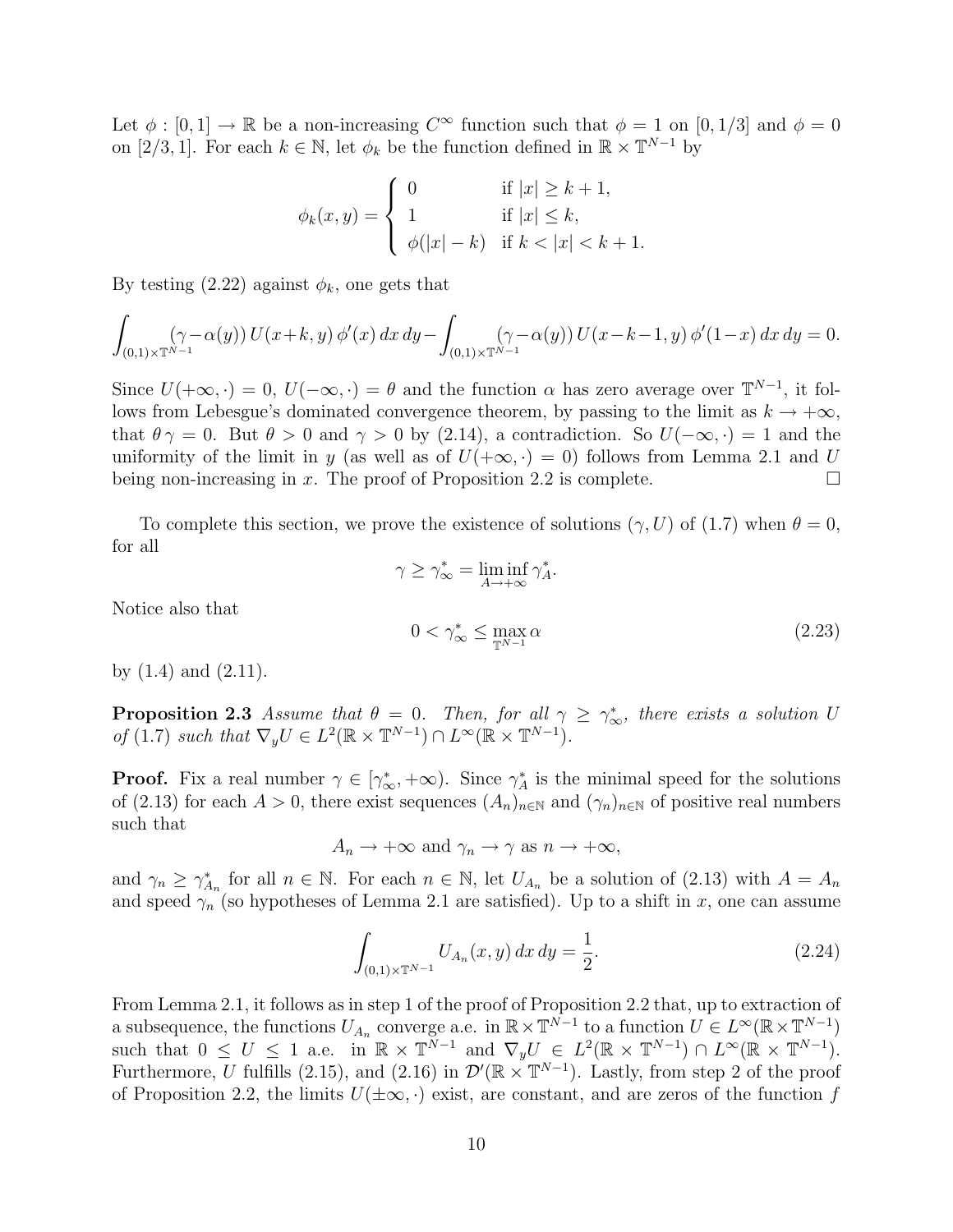in [0, 1]. By passing to the limit as  $n \to +\infty$  in (2.24), it follows from Lebesgue's dominated convergence theorem that

$$
\int_{(0,1)\times\mathbb{T}^{N-1}} U(x,y) \, dx \, dy = \frac{1}{2}.
$$

Because of (2.15), one concludes that  $0 \leq U(+\infty, \cdot) \leq 1/2 \leq U(-\infty, \cdot) \leq 1$ . Since 0 and 1 are the only zeros of  $f$  in [0, 1] we have

$$
U(+\infty, \cdot) = 0
$$
 and  $U(-\infty, \cdot) = 1$ ,

which completes the proof of Proposition 2.3.

# 3 Proof of Theorem 1.1

This section is devoted to the completion of the proof of Theorem 1.1. The existence of a pair  $(\gamma, U)$  solving (1.7) has already been proven in the previous section. First, in Subsection 3.1, we prove its uniqueness, up to shifts in x for U, when the additional hypothesis  $(1.8)$ is satisfied. The proof relies on the regularity theory [35] and a strong maximum principle [38] for degenerate elliptic and parabolic equations. From this uniqueness property and the Lipschitz continuity of the unique speeds  $c^*(Aq, f)$  with respect to the flow  $Aq$ , we deduce in Subsection 3.2 the existence of  $\lim_{A\to+\infty} c^*(Aq, f)/A$  with or without (1.8).

#### 3.1 Uniqueness of solutions of (1.7) given (1.8) and  $0 < \theta < 1$

Let  $(\gamma, U)$  and  $(\gamma', U')$  be two solutions of (1.7). We will prove that  $\gamma = \gamma'$ , and  $U = U'$ after a shift in  $x$ , under the additional hypothesis  $(1.8)$ .

First, because of (1.8), it follows from [35, Theorem 18(c)] with  $X_j = \partial_{y_j} (j = 1, \ldots, N-1)$ and  $X_0 = (\gamma - \alpha(y))\partial_x$  (resp.  $X_0 = (\gamma' - \alpha(y))\partial_x$ ) that U and U' are actually continuous. In fact, U and U' are slightly smoother than f, at least of class  $C^{1,\delta}(\mathbb{R} \times \mathbb{T}^{N-1})$ , by repeated application of [35, Theorem 18(b)].

Next, [35, Theorem 18(d)] and the fact that  $f(U) \in L^p_{loc}(\mathbb{R} \times \mathbb{T}^{N-1})$  (and so  $f(U)$  is in the space  $S_0^p$  $\mathbb{P}_0(N)$  from [35], for any bounded open  $M \subseteq \mathbb{R} \times \mathbb{T}^{N-1}$ ) yield  $U \in S_2^p$  $_2^p(M)$  for all  $p \in (1,\infty)$ . This means that  $\Delta_y U$ ,  $(\gamma - \alpha(y))U_x \in L^p_{loc}(\mathbb{R} \times \mathbb{T}^{N-1})$  for any  $p \in (1,\infty)$ , so (1.7) holds in  $L_{\text{loc}}^p(\mathbb{R} \times \mathbb{T}^{N-1})$  for  $p \in (1,\infty)$ . Thus  $LU^{\prime} \leq 0$  and  $LU^{\prime} \leq 0$  in  $L_{\text{loc}}^p(\mathbb{R} \times \mathbb{T}^{N-1})$ , where

$$
L = \Delta_y + (\gamma - \alpha(y))\partial_x.
$$

We will now show that this means that the strong maximum principle from [38] applies to  $-U$  and  $-U'$ . In order to show they satisfy the hypotheses in [38], we will need to approximate them by smooth functions. Let  $\eta : \mathbb{R} \to \mathbb{R}$  be a smooth non-negative function supported in  $[-1, 1]$ , with  $\int_{-1}^{1} \eta(\zeta) d\zeta = 1$  and  $\|\eta'\|_{\infty} \le 10$ . For  $\varepsilon > 0$  and  $\kappa \ge 0$  define the mollifiers

$$
\eta_{\varepsilon,\kappa}(x,y) := \begin{cases} \varepsilon^{-1} \kappa^{1-N} \eta\left(\frac{x}{\varepsilon}\right) \prod_{j=1}^{N-1} \eta\left(\frac{y_j}{\kappa}\right) & \kappa > 0, \\ \varepsilon^{-1} \eta\left(\frac{x}{\varepsilon}\right) \delta_0(y) & \kappa = 0, \end{cases}
$$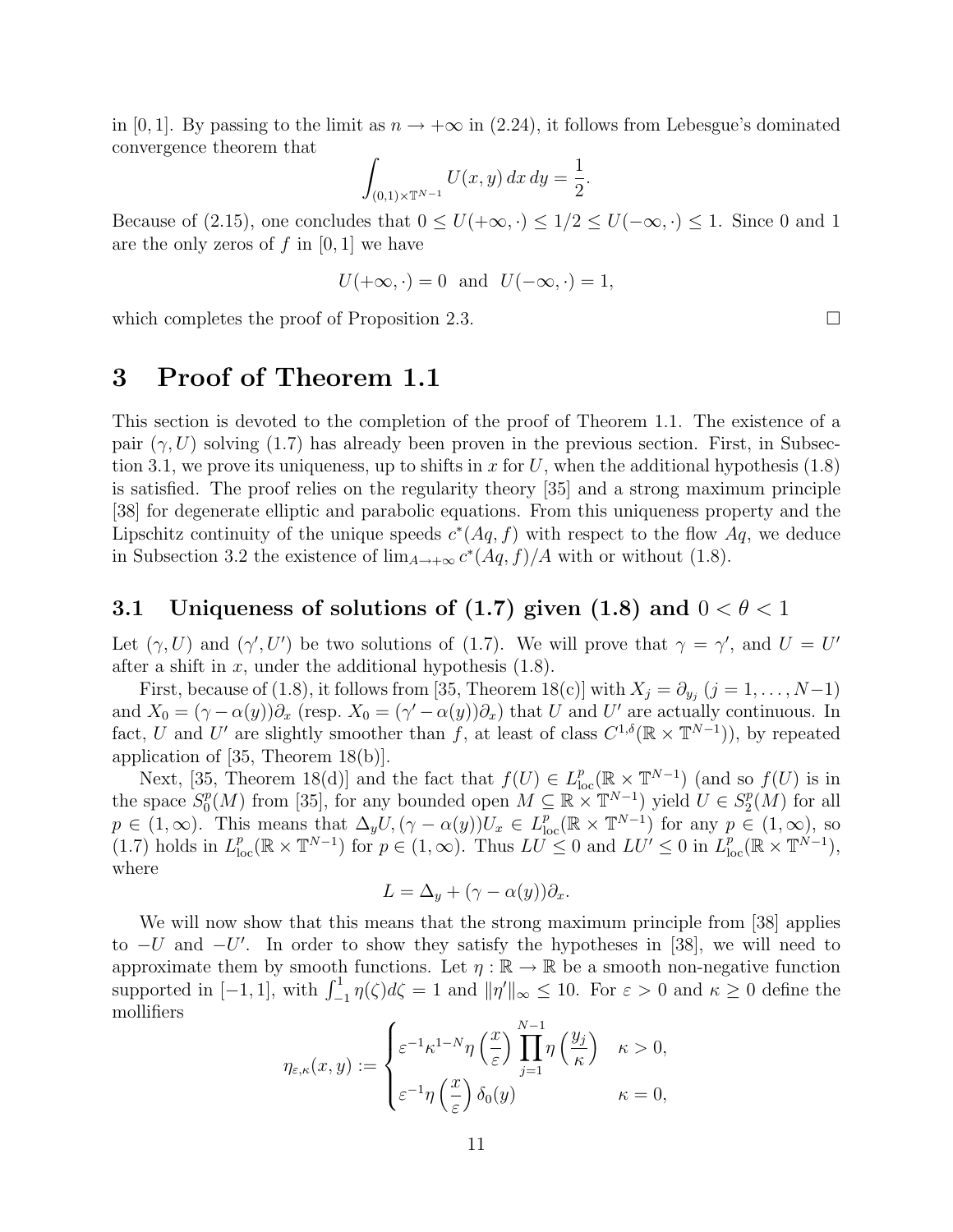where  $\delta_0$  is the delta function at  $0 \in \mathbb{R}^{N-1}$ . Extend U to a periodic-in-y function on  $\mathbb{R}^N$  and let

$$
U^{\varepsilon,\kappa} := U * \eta_{\varepsilon,\kappa}.
$$

We have  $|U_x^{\varepsilon,\kappa}| \leq 10\varepsilon^{-1}$  since  $|U| \leq 1$ . So if  $\omega \in C([0,+\infty))$  with  $\omega(0) = 0$  is such that We have  $|U_x^*| \leq 10\varepsilon$  since  $|U| \leq 1$ . So if  $\omega \in C([0, +\infty))$  with  $\omega(0) = |\alpha(y) - \alpha(y')| \leq \omega(\kappa)$  whenever  $|y - y'| \leq \sqrt{N-1} \kappa$ , then for  $\kappa > 0$  we have

$$
LU^{\varepsilon,\kappa} = (LU) * \eta_{\varepsilon,\kappa} + \int_{\mathbb{R}^{N-1}} [\alpha(y-\xi) - \alpha(y)] U^{\varepsilon,0}_x(x,y-\xi) \kappa^{1-N} \prod_{j=1}^{N-1} \eta\left(\frac{\xi_j}{\kappa}\right) d\xi \le 10 \varepsilon^{-1} \omega(\kappa).
$$

So if we define  $\bar{U}^{\varepsilon,\kappa} := U^{\varepsilon,\kappa} - 5\varepsilon^{-1}\omega(\kappa)y_1^2$ , then  $L\bar{U}^{\varepsilon,\kappa} \leq 0$ . Since also  $\bar{U}^{\varepsilon,\kappa} \in C^2(\mathbb{R}^N)$  for  $\kappa > 0$ , the last claim of the first paragraph of [38, Section 6] tells us that  $-\bar{U}^{\varepsilon,\kappa} \in \mathcal{H}_L^-(\mathbb{R}^N)$ , that is, it has the submartingale property relative to L described in that paragraph (with  $\bar{U}^{\varepsilon,\kappa}$ independent of the variable t). Finally, since U is continuous,  $\bar{U}^{\varepsilon,\kappa} \to U^{\varepsilon,0}$  as  $\kappa \to 0$  and then  $U^{\varepsilon,0}\to U$  as  $\varepsilon\to 0$ , both locally uniformly in  $\mathbb{R}^N$ . This means that  $-U^{\varepsilon,0}$  and then  $-U$  have the same submartingale property, hence  $-U \in H_L^-(\mathbb{R}^N)$  (and also  $-U \in H_L^-(\mathbb{R} \times \mathbb{T}^{N-1})$ ). Thus the strong maximum principle from [38, Theorem 6.1] applies to  $-U$  (and to  $-U'$ ), which we will use in the rest of this section.

We will also need the following.

**Lemma 3.1** If (1.8) holds and  $(\gamma, U)$  is a solution of (1.7), then

$$
\int_{\mathbb{T}^{N-1}} \alpha(y) dy < \gamma < \max_{y \in \mathbb{T}^{N-1}} \alpha(y). \tag{3.25}
$$

**Proof.** For  $a_1 < a_2 \le b_1 < b_2$ , let  $\phi_{a_1,a_2,b_1,b_2} : \mathbb{R} \to [0,1]$  be a smooth compactly supported test function, equal to 0 on  $(-\infty, a_1] \cup [b_2, +\infty)$ , to 1 on  $[a_2, b_1]$ , increasing on  $[a_1, a_2]$ , and decreasing on  $[b_1, b_2]$ . Test the PDE (1.7) against  $\phi_{a,a+1,b,b+1}$  (extended onto  $\mathbb{R} \times \mathbb{T}^{N-1}$  so it is independent of y) and take  $-a, b \rightarrow +\infty$  to obtain

$$
\int_{\mathbb{T}^{N-1}} (\gamma - \alpha(y)) dy = \int_{\mathbb{R} \times \mathbb{T}^{N-1}} f(U(x, y)) dx dy > 0
$$

(the last inequality is due to U being continuous). The first inequality in  $(3.25)$  now follows.

Next test against  $\phi_{a,a+\varepsilon,b,b+1}$ , where a is the smallest real number such that

$$
||U||_{L^{\infty}([a,+\infty)\times\mathbb{T}^{N-1})}=\theta
$$

(recall that U is continuous). Then take  $\varepsilon \to 0$  and  $b \to +\infty$  to obtain

$$
\int_{\mathbb{T}^{N-1}} (\gamma - \alpha(y)) U(a, y) dy = \int_{[a, +\infty) \times \mathbb{T}^{N-1}} f(U(x, y)) dx dy = 0.
$$

Condition (1.8), continuity of  $U \geq 0$ , and  $U(a, y_a) = \theta$  for some  $y_a$  now yield the second inequality in  $(3.25)$ .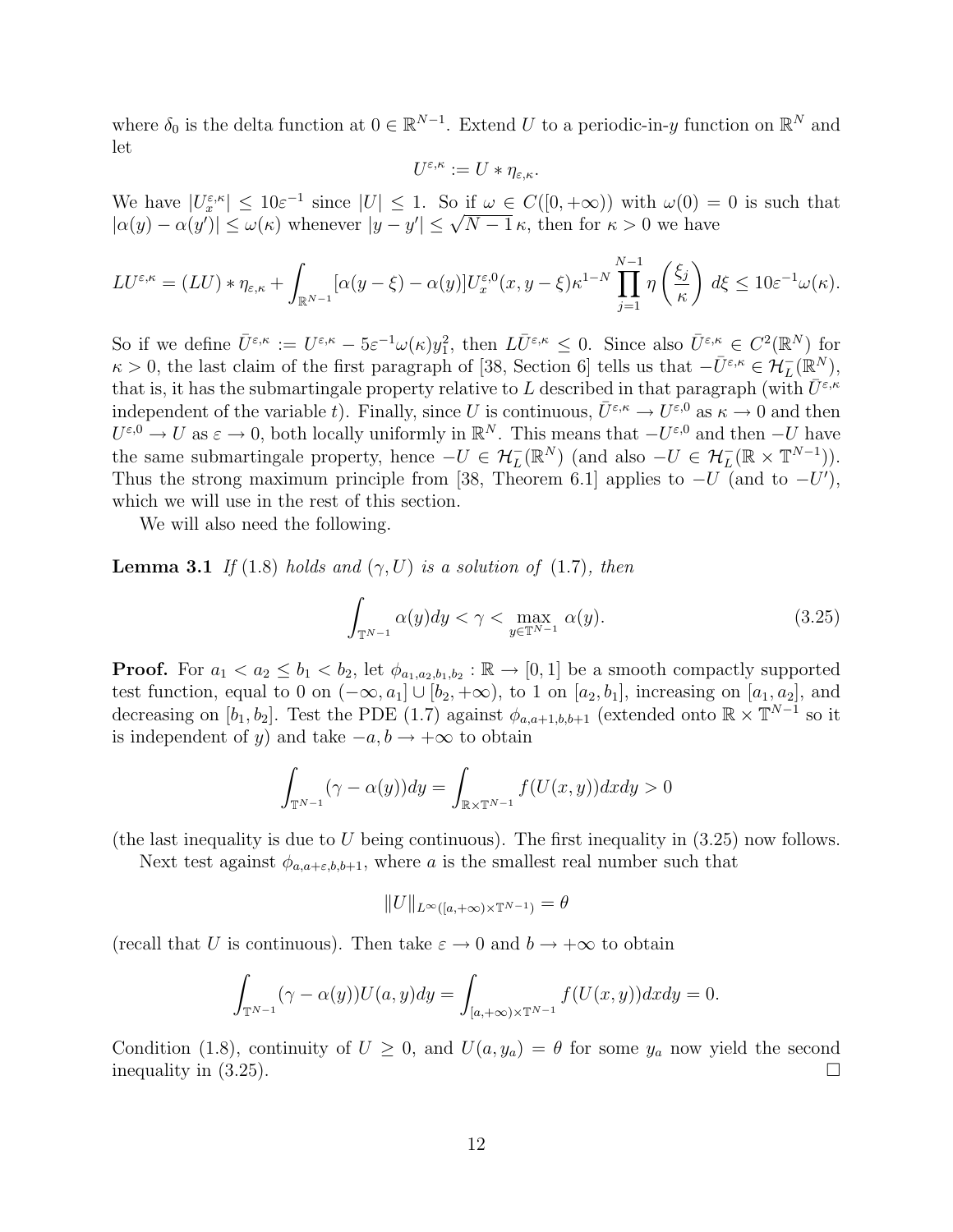Now, since  $f(0) = f(1) = 0$  and

$$
\min_{y \in \mathbb{T}^{N-1}} (\gamma - \alpha(y)) < 0 < \max_{y \in \mathbb{T}^{N-1}} (\gamma - \alpha(y)),\tag{3.26}
$$

it follows from the maximum principle for degenerate parabolic equations in [38] that U cannot attain the value 0 (resp. 1) unless being identically equal to 0 (resp. 1) in  $\mathbb{R} \times \mathbb{T}^{N-1}$ . (Here we apply [38, Theorem 6.1] to the functions  $V(t, x, y) = V(x, y) = -U(x, y) \leq 0$  and  $\widetilde{V}(t, x, y) = e^{-\|f'\|_{\infty}t}(U(x, y) - 1) \leq 0$ , and use that  $(3.26)$  yields  $\mathcal{G}(t_0, x_0, y_0) = [t_0, +\infty) \times$  $\mathbb{R} \times \mathbb{T}^{N-1}$  in that theorem. Note that [38, Theorem 6.1] applies to  $\widetilde{V}$  just as it does to  $V$ , because of its continuity and this time the fact that  $\widetilde{V}_t + L\widetilde{V} \geq 0$  in  $L^p_{loc}(\mathbb{R}^2 \times \mathbb{T}^{N-1})$  for  $p \in (1,\infty)$ .) But  $U(-\infty, \cdot) = 1$  and  $U(+\infty, \cdot) = 0$ , so we have

$$
0 < U < 1 \qquad \text{and} \qquad 0 < U' < 1 \qquad \text{on } \mathbb{R} \times \mathbb{T}^{N-1}.
$$

Let us assume here that

$$
\gamma' \le \gamma,\tag{3.27}
$$

which we can ensure by possibly swapping U and  $U'$ . We shall now slide  $U'$  in the x-direction and compare it with U. We will first prove that  $U \leq U'(-h, \cdot)$  in  $\mathbb{R} \times \mathbb{T}^{N-1}$  for h large enough, and then decrease h up to a critical value  $h_*$  so that U and  $U'(-h_*, \cdot)$  will touch. It will follow from the maximum principle in [38] that  $\gamma = \gamma'$  and  $U = U'(\cdot - h_*, \cdot)$ .

**Lemma 3.2** There exists  $h_0 \in \mathbb{R}$  such that

$$
U(x,y) \leq U'(x-h,y)
$$
 for all  $h \geq h_0$  and all  $(x,y) \in \mathbb{R} \times \mathbb{T}^{N-1}$ .

**Proof.** Extend f by 0 on  $\mathbb{R}\setminus[0,1]$  (so it is Lipschitz-continuous on  $\mathbb{R}$ ). Let  $\rho > 0$  be such that  $f' \leq 0$  on  $[1 - \rho, 1]$  and let  $M > 0$  be such that

$$
U \le \theta \text{ in } [M, +\infty) \times \mathbb{T}^{N-1} \qquad \text{and} \qquad U' \ge 1 - \rho \text{ in } (-\infty, -M] \times \mathbb{T}^{N-1}.
$$
 (3.28)

We will prove the lemma with  $h_0 = 4M$ .

Pick any  $h \geq h_0$  and let

$$
\varepsilon_* = \min\left\{\varepsilon \ge 0 \mid U(x, y) - \varepsilon \le U'(x - h, y) \text{ for all } (x, y) \in \mathbb{R} \times \mathbb{T}^{N-1}\right\}.
$$
 (3.29)

We want to show that  $\varepsilon_* = 0$ , so let us assume  $\varepsilon_* > 0$ . Then continuity of U and U', and the limits in (1.7), show that the function

$$
V(x, y) = U(x, y) - \varepsilon_* - U'(x - h, y) \le 0
$$

must attain the value 0 at some  $(x_0, y_0)$ . Moreover, we have

$$
\Delta_y V(x, y) + (\gamma - \alpha(y)) V_x(x, y) = (\gamma' - \gamma) U'_x(x - h, y) + f(U'(x - h, y)) - f(U(x, y)).
$$
 (3.30)

Assume for now that, in the sense of distributions,

$$
(\gamma' - \gamma)U_x' \ge 0 \qquad \text{on } \mathbb{R} \times \mathbb{T}^{N-1}.
$$
 (3.31)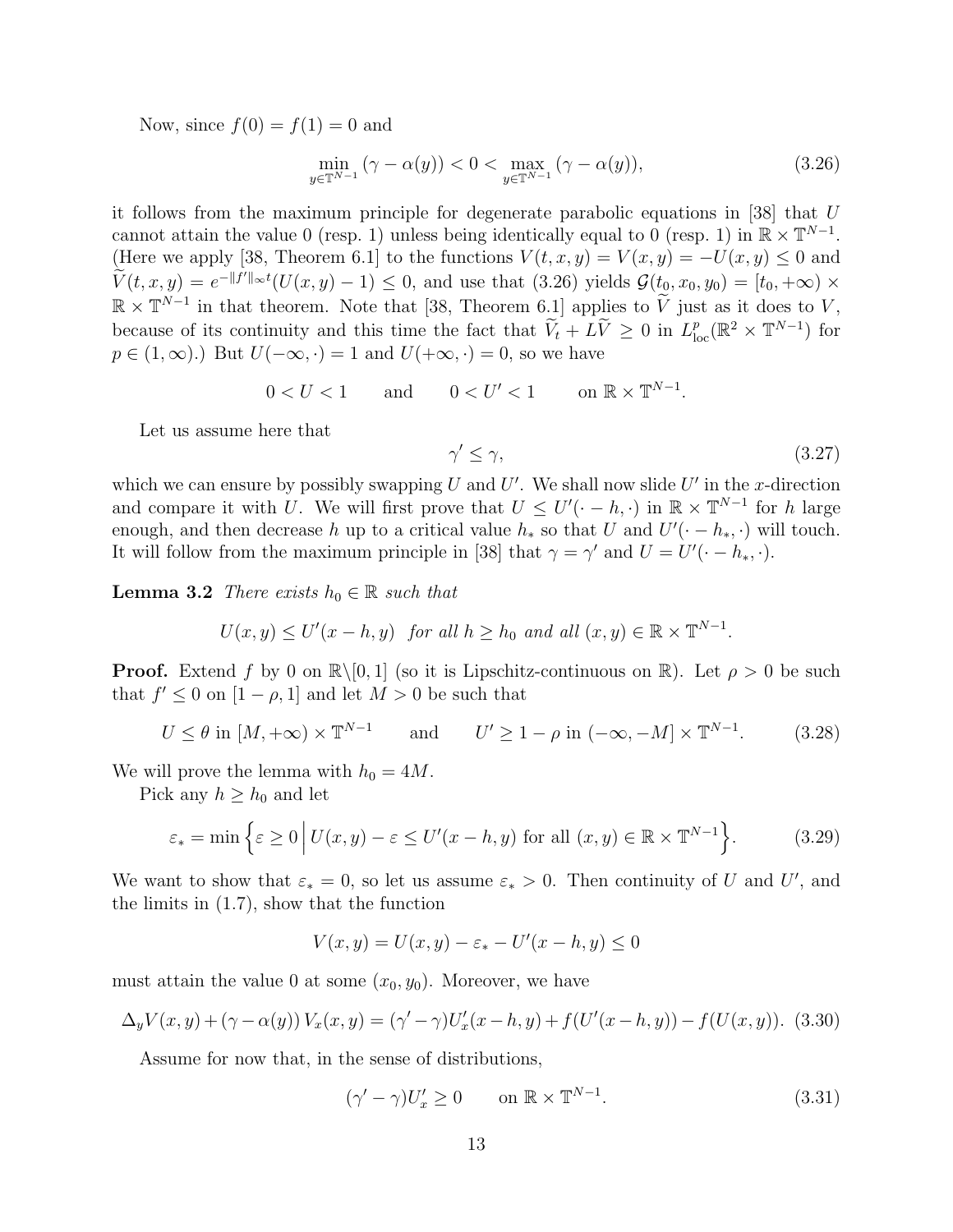If  $x_0 \ge 2M$ , let  $\mathcal{G} = (M, +\infty) \times \mathbb{T}^{N-1}$ . Since  $U \le \theta$  on  $\mathcal{G}$ , we have  $LV \ge 0$  on  $\mathcal{G}$  (as a distribution, but then also in  $L_{\text{loc}}^p(\mathcal{G})$  because  $LU, LU' \in L_{\text{loc}}^p(\mathbb{R} \times \mathbb{T}^{N-1})$ . Then [38, Theorem 6.1 (which again applies to V because it is continuous and  $LV \geq 0$  in  $L^p_{loc}(\mathcal{G})$ ) together with (3.26) shows  $V = 0$  on  $\mathcal{G}$ , a contradiction with  $\varepsilon_* > 0$  and the limits in (1.7).

If instead  $x_0 \le 2M$  and (3.31) is assumed, let  $\mathcal{G} = (-\infty, 3M) \times \mathbb{T}^{N-1}$  and define

$$
\widetilde{V}(t,x,y) = e^{-\|f'\|_{\infty}t} V(x,y) \le 0.
$$
\n(3.32)

Since  $U'(-h, \cdot) \geq 1 - \rho$  on  $\mathcal{G}$ , we have

$$
f(U'(x - h, y)) - f(U(x, y)) \ge f(U'(x - h, y) + \varepsilon_*) - f(U(x, y)) \ge -\|f'\|_{\infty}|V(x, y)|
$$

there. Thus

$$
\widetilde{V}_t + L\widetilde{V} \ge 0\tag{3.33}
$$

in  $L^p_{\text{loc}}(\mathbb{R} \times \mathcal{G})$  and [38, Theorem 6.1] again shows  $\widetilde{V} = 0$  on  $\mathbb{R} \times \mathcal{G}$ , a contradiction.

It follows that  $\varepsilon_* = 0$ , so the lemma is proved under the assumption (3.31) (e.g., if  $U = U'$ , since then  $\gamma = \gamma'$ ). The validity of (3.31) will be obtained at the end of the proof of the next lemma.  $\Box$ 

Next let

$$
h_* = \min\left\{h' \in \mathbb{R} \, \Big| \, U(x, y) \le U'(x - h, y) \text{ for all } (x, y) \in \mathbb{R} \times \mathbb{T}^{N-1} \text{ and } h \ge h'\right\}.
$$
 (3.34)

If we assume (3.31) (which we shall prove to be true always), then Lemma 3.2 and the limits in (1.7) show that  $h_*$  is well defined.

**Lemma 3.3** We have  $\gamma = \gamma'$  and

$$
U(x,y) = U'(x - h_*, y) \text{ for all } (x, y) \in \mathbb{R} \times \mathbb{T}^{N-1}.
$$

**Proof.** Assume again  $(3.31)$ , so  $h_*$  is well defined, and let

$$
V(x, y) = U(x, y) - U'(x - h_*, y) \le 0.
$$

Then (3.30) and (3.31) show that  $\widetilde{V}$  from (3.32) satisfies (3.33) on  $\mathbb{R}^2 \times \mathbb{T}^{N-1}$ . If  $V(x_0, y_0) = 0$ for some  $(x_0, y_0)$ , then [38, Theorem 6.1] again implies  $\tilde{V} = 0$  on  $\mathbb{R}^2 \times \mathbb{T}^{N-1}$ , as was to be proved.

Let us therefore assume  $V < 0$  on  $\mathbb{R} \times \mathbb{T}^{N-1}$  and pick  $\eta \in (0, h_*]$  such that

$$
U(x, y) < U'(x - h, y)
$$
 for all  $h \in [h_* - \eta, h_*]$  and all  $(x, y) \in [-2M, 2M] \times \mathbb{T}^{N-1}$ .

This can be done because U and U' are continuous. For any such h define  $\varepsilon_*$  as in (3.29). It follows that  $U(x_0, y_0) - \varepsilon_* - U'(x_0 - h, y_0) = 0$  for some  $(x_0, y_0)$  with  $|x_0| > 2M$ . As in the proof of the last lemma, this,  $U \leq \theta$  on  $(M, +\infty) \times \mathbb{T}^{N-1}$ , and  $U'(-h, \cdot) \geq 1 - \rho$ on  $(-\infty, -M) \times \mathbb{T}^{N-1}$  imply  $U(x, y) - \varepsilon_* - U'(x-h, y) = 0$  on one of these two sets. In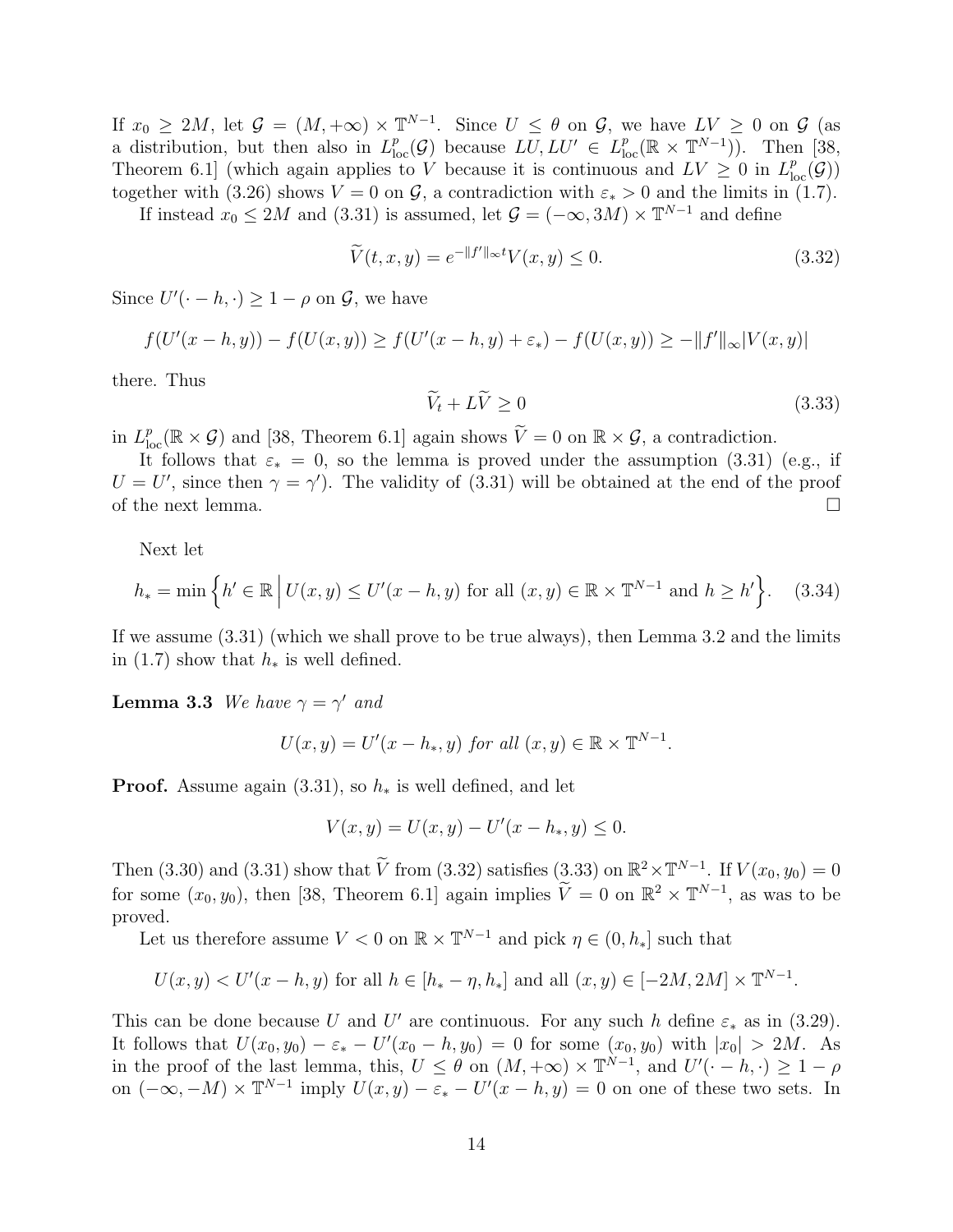either case we must have  $\varepsilon_* = 0$ . This means that  $h_*$  in (3.34) can be decreased by  $\eta > 0$ , a contradiction with the assumption that it is minimal.

Thus we have proved the lemma assuming  $(3.31)$ . But  $(3.31)$  is satisfied if  $U = U'$ , so the definition of  $h_*$ , the limits in (1.7), and the lemma yield  $h^* = 0$  in this case and  $U'_x \leq 0$ . Therefore (3.31) holds a priori (after assuming (3.27)), so this and the previous lemma also hold as stated.

Finally the function  $U_x \leq 0$  (which is of class  $C^{\delta}(\mathbb{R} \times \mathbb{T}^{N-1})$ , as we have showed earlier) is by (1.7) a distributional solution of

$$
LU_x = -f'(U(x, y)) U_x.
$$

As at the beginning of this subsection, it follows from [35, Theorem 18(d)] that  $\Delta_y U_x$ , ( $\gamma$  –  $\alpha(y)U_{xx} \in L^p_{loc}(\mathbb{R} \times \mathbb{T}^{N-1})$  for any  $p \in (1,\infty)$ , so the above equation holds in  $L^p_{loc}(\mathbb{R} \times \mathbb{T}^{N-1})$ for any  $p \in (1,\infty)$ . Since  $U_x$  cannot be identically equal to 0 in  $\mathbb{R} \times \mathbb{T}^{N-1}$ , (3.26) and [38, Theorem 6.1] imply that  $U_x < 0$  everywhere in  $\mathbb{R} \times \mathbb{T}^{N-1}$ .

### 3.2 Existence of the limit (1.6) when  $0 < \theta < 1$

The only part of Theorem 1.1 left to prove is the existence of the limit (1.6). If (1.8) holds, then it follows from the proof of Proposition 2.2 and the uniqueness result in Lemma 3.3 that the bounded family  $(\gamma_A^*)_{A\geq 1}$  has only one limiting value as  $A \to +\infty$ . In other words, the limit

$$
\gamma^*(q, f) := \lim_{A \to +\infty} \gamma_A^* = \lim_{A \to +\infty} \frac{c^*(Aq, f)}{A} \tag{3.35}
$$

exists. Furthermore,  $\gamma^*(q, f)$  satisfies (3.25) in this case.

Now consider general  $\alpha$ , pick any  $\varepsilon > 0$ , let  $\overline{\alpha}$  satisfying (1.8) be such that  $\alpha \leq \overline{\alpha} \leq \alpha + \varepsilon$ , and let

$$
\overline{q}(x,y)=(\overline{\alpha}(y),0,\cdots,0).
$$

Then for any  $A \in \mathbb{R}$  we have

$$
c^*(A\overline{q}, f) - A\varepsilon \le c^*(Aq, f) \le c^*(A\overline{q}, f)
$$

because the speed of traveling fronts for problem (1.3) is 1-Lipschitz with respect to the  $L^{\infty}$  norm of the flow, see [7, 14]. Since (3.35) shows that  $c^{*}(A\overline{q}, f)/A$  converges as  $A \rightarrow +\infty$ , and since  $\varepsilon > 0$  was arbitrary, existence of the limit (1.6) follows. Moreover (3.25) holds for  $\bar{\alpha}$  and  $\gamma^*(\bar{q}, f)$ , so we obtain

$$
\int_{\mathbb{T}^{N-1}} \alpha(y) dy \le \gamma^*(q, f) \le \max_{y \in \mathbb{T}^{N-1}} \alpha(y),
$$

with the first inequality strict unless  $\alpha$  is constant by [28]. The proof of Theorem 1.1 is finished.  $\square$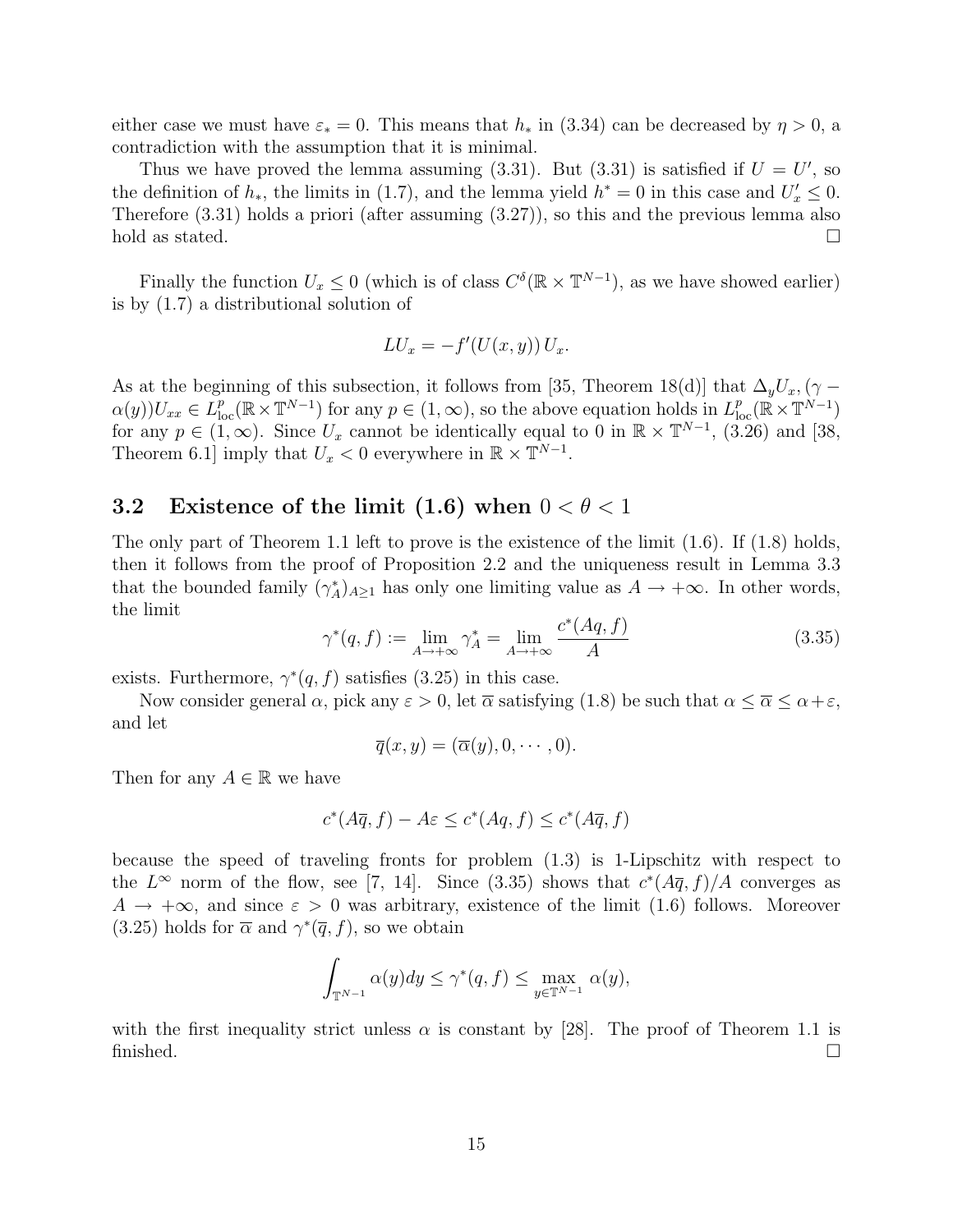**Remark 3.4** When the flow  $\alpha$  satisfies the non-degeneracy condition (1.8), then the solutions  $(\gamma, U)$  of (1.7) are unique, up to shifts in x for U. Without assumption (1.8), this uniqueness property is not clear in the general case, for which the solution  $U$  obtained in Proposition 2.2 is just a distributional solution which may not be of class  $C^{1,\delta}(\mathbb{R} \times \mathbb{T}^{N-1})$ . Furthermore, the strict inequality  $\gamma^*(q, f) < \max_{\mathbb{T}^{N-1}} \alpha$ , which holds under assumption (1.8), may not be true in the general case, when  $\alpha$  is flat and equal to its maximum on a sufficiently large region.

Remark 3.5 Since the speed of traveling fronts for problem (1.3) is 1-Lipschitz with respect to the  $L^{\infty}$  norm of the flow, it follows from (1.6) that, if  $q_{\alpha}(x, y) = (\alpha(y), 0, \ldots, 0)$  and  $q_{\beta}(x, y) = (\beta(y), 0, \ldots, 0),$  then

$$
|\gamma^*(q_\alpha, f) - \gamma^*(q_\beta, f)| \leq ||\alpha - \beta||_{L^\infty(\mathbb{T}^{N-1})}.
$$

## 4 Proof of Theorem 1.5

The existence result was proved in Section 2 with

$$
\gamma^*(q, f) := \gamma^*_{\infty} = \liminf_{A \to \infty} \gamma^*_A.
$$

It remains to prove (1.6) and that  $\gamma^*(q, f)$  equals the limit in the statement of the theorem (for general  $\alpha$ ) and the claims in the last sentence (for  $\alpha$  satisfying (1.8)). In fact, it will be sufficient to assume (1.8) in the rest of the proof because (1.6) as well as the  $\theta' \to 0$  limit in the general case then follow as in Subsection 3.2.

So let us assume (1.8). Recall that  $f_{\theta}(u) := f(u)\chi(u/\theta')$  for  $\theta' \in (0, 1/4]$  and let  $\tilde{f}_{\theta'}$  be the function which equals  $f_{\theta'}$  on [0, 1] and equals 0 on  $[-\theta', 0)$ . For  $A \ge 1$  and  $\theta' \in (0, 1/4]$ , let  $\widetilde{\gamma}_{A,\theta'}^*$  (resp.  $\gamma_{A,\theta'}^*$ ) be the unique speed for which there is a (unique up to shifts) solution  $\widetilde{U}^{A,\theta'}$  (resp.  $U^{A,\theta'}$ ) of (2.13) with  $\widetilde{f}_{\theta'}$  (resp.  $f_{\theta'}$ ) in place of f, but with  $\widetilde{U}^{A,\theta'}$  instead satisfying  $-\theta' < \tilde{U}^{A,\theta'} < 1$  and  $\tilde{U}^{A,\theta'}(+\infty, \cdot) \equiv -\theta'$ . As in Theorem 1.1,  $\gamma^*(q, \tilde{f}_{\theta'}) = \lim_{A \to \infty} \tilde{\gamma}^*_{A,\theta'}$  exists and is the unique speed for which there is a (unique up to shifts) solution  $\tilde{U}^{\theta'}$  of (1.7) with  $\widetilde{f}_{\theta'}$  in place of f, and with  $-\theta' < \widetilde{U}^{\theta'} < 1$  and  $\widetilde{U}^{\theta'}(+\infty, \cdot) \equiv -\theta'$ .

It follows from [5] that  $\tilde{\gamma}_{A,\theta'}^* < \gamma_{A,\theta'}^* < \gamma_A^*$  for all  $A \ge 1$  and  $\theta' \in (0,1/4]$ , so

$$
\gamma^*(q, \tilde{f}_{\theta'}) \le \gamma^*(q, f_{\theta'}) \le \gamma^*(q, f).
$$

Since the maps  $\theta' \mapsto \tilde{\gamma}_{A,\theta'}^*$  and  $\theta' \mapsto \gamma_{A,\theta'}^*$  are decreasing on  $(0, 1/4]$  by [5], the limits  $\lim_{\theta'\to 0} \gamma^*(q, \tilde{f}_{\theta'})$  and  $\lim_{\theta'\to 0} \gamma^*(q, f_{\theta'})$  exist in  $\mathbb{R}$ , and

$$
\widetilde{\gamma} := \lim_{\theta' \to 0} \gamma^*(q, \widetilde{f}_{\theta'}) \le \gamma := \lim_{\theta' \to 0} \gamma^*(q, f_{\theta'}) \le \gamma^*(q, f) \quad (= \liminf_{A \to \infty} \gamma_A^*). \tag{4.36}
$$

To obtain (1.6) and  $\gamma^*(q, f) = \lim_{A \to \infty} \gamma_A^* = \lim_{\theta' \to 0} \gamma^*(q, f_{\theta'})$ , we thus only need to prove

$$
\limsup_{A \to \infty} \gamma_A^* \le \tilde{\gamma}.\tag{4.37}
$$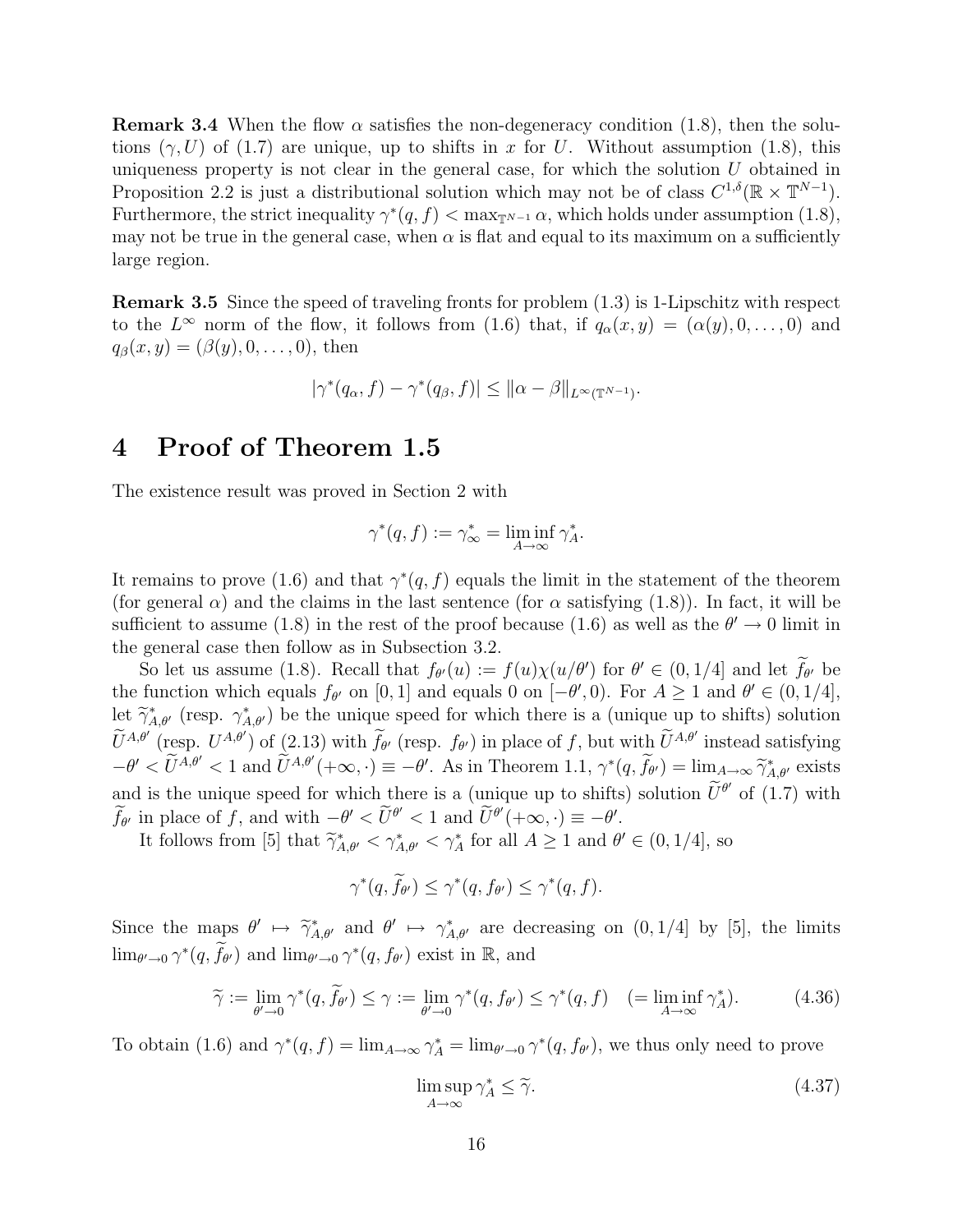We first note that since front speed is monotone in  $f$  and any  $f$  is dominated by some KPP g (i.e., with  $g(u) \leq g'(0)u$ ), (1.8) and (1.9) immediately imply

$$
\limsup_{A \to \infty} \gamma_A^* < \max_{\mathbb{T}^{n-1}} \alpha. \tag{4.38}
$$

On the other hand, since  $\alpha$  is not constant, Theorem 1.1 yields  $\gamma^*(q, \tilde{f}_{\theta'}) > \int_{\mathbb{T}^{N-1}} \alpha(y) dy$  for any  $\theta' \in (0, 1/4]$ , whence

$$
\int_{\mathbb{T}^{N-1}} \alpha(y) \, dy < \widetilde{\gamma}.\tag{4.39}
$$

Let us now prove  $(4.37)$ . With the above notations, Lemma 2.1 and the boundedness of  $\widetilde{\gamma}_{A,\theta}^*$  (because  $\int_{\mathbb{T}^{N-1}} \alpha(y) dy < \widetilde{\gamma}_{A,\theta'}^* < \max_{\mathbb{T}^{N-1}} \alpha + A^{-1}c^*(0, f)$  by [5]) imply that the quantities  $\|\widetilde{U}_x^{A,\theta'}\|_{L^1(\mathbb{R}\times\mathbb{T}^{N-1})}$  (= 1) and  $\|\nabla_y \widetilde{U}^{A,\theta'}\|_{L^2(\mathbb{R}\times\mathbb{T}^{N-1})}$  are bounded independently of  $A \geq 1$  and  $\theta' \in (0, 1/4]$ . Furthermore, since  $\sup_{\theta' \in (0, 1/4]} \|\tilde{f}_{\theta'}\|_{C^1([-\theta',1])} < +\infty$ , it follows from [6] that the quantities  $\|\nabla_y \tilde{U}^{A,\theta}\|_{L^\infty(\mathbb{R}\times\mathbb{T}^{N-1})}$  are bounded independently of  $A \geq 1$  and  $\theta' \in (0, 1/4]$ . Therefore, from the characterization of  $\tilde{U}^{\theta'}$  in Theorem 1.1, there holds

$$
\sup_{\theta' \in (0,1/4]} \left( \|\widetilde{U}^{\theta'}_x\|_{L^1(\mathbb{R} \times \mathbb{T}^{N-1})} + \|\nabla_y \widetilde{U}^{\theta'}\|_{L^2(\mathbb{R} \times \mathbb{T}^{N-1})} + \|\nabla_y \widetilde{U}^{\theta'}\|_{L^\infty(\mathbb{R} \times \mathbb{T}^{N-1})} \right) < +\infty. \tag{4.40}
$$

Up to shifts, one can assume without loss of generality that  $\max_{\mathbb{T}^{N-1}} \widetilde{U}^{\theta'}(0, \cdot) = 1/2$  and by Sobolev embedding one can choose a sequence  $\theta_n \to 0$  such that  $\widetilde{U}^{\theta_n}(x, y) \to \widetilde{U}(x, y) \in [0, 1]$ for almost every  $(x, y) \in \mathbb{R} \times \mathbb{T}^{N-1}$ . The function  $\widetilde{U}$  is a distributional solution of  $(1.7)$ , with  $\widetilde{\gamma}$  in place of  $\gamma$ , such that  $\widetilde{U}(\cdot + h, \cdot) \leq \widetilde{U}$  a.e. in  $\mathbb{R} \times \mathbb{T}^{N-1}$  for all  $h \geq 0$  and  $\nabla_y \widetilde{U} \in L^2(\mathbb{R} \times \mathbb{T}^{N-1}) \cap L^{\infty}(\mathbb{R} \times \mathbb{T}^{N-1})$ . Furthermore,  $(4.40)$ ,  $\widetilde{U}^{\theta'} \$  $L^2(\mathbb{R} \times \mathbb{T}^{N-1}) \cap L^{\infty}(\mathbb{R} \times \mathbb{T}^{N-1})$ . Furthermore, (4.40),  $\widetilde{U}_x^{\theta'} \leq 0$ , and  $\max_{\mathbb{T}^{N-1}} \widetilde{U}^{\theta'}(0, \cdot) = 1/2$ imply that  $\pm \|\widetilde{U}\|_{L^{\infty}((\pm \varepsilon, +\infty) \times \mathbb{T}^{N-1})} \leq \pm 1/2$  for any  $\varepsilon > 0$ . The  $x \to \pm \infty$  limits  $\widetilde{U}^{\pm}(y)$  of  $\widetilde{U}$  are uniform since  $\nabla_y \widetilde{U} \in L^{\infty}(\mathbb{R} \times \mathbb{T}^{N-1})$  and they must be 0 and 1 because they solve  $\Delta_y \widetilde{U}^{\pm} + f(\widetilde{U}^{\pm}) = 0$  with  $f > 0$  on  $(0, 1)$ .

Since  $f \in C^{1,1}$ , it follows from [35, Theorem 18(c,b)] that U is actually a classical solution of class  $C^2(\mathbb{R} \times \mathbb{T}^{N-1})$ , with uniformly bounded first and second derivatives (this is true for any solution, proving the first claim in the last sentence of the Theorem). We now let  $V := -\widetilde{U}_x \geq 0$  and obtain from (1.7) for  $\widetilde{U}$ ,

$$
\Delta_y V + (\tilde{\gamma} - \alpha(y)) V_x = -f'(\tilde{U}(x, y))V.
$$
\n(4.41)

Observe that (4.36), (4.38), and (4.39) yield

$$
\min_{y \in \mathbb{T}^{N-1}} (\tilde{\gamma} - \alpha(y)) < 0 < \max_{y \in \mathbb{T}^{N-1}} (\tilde{\gamma} - \alpha(y)). \tag{4.42}
$$

Since  $f'(\tilde{U}(x, y))$  is bounded and Lipschitz, we obtain from [35, Theorem 18(c)] and subsequent repeated application of [35, Theorem 18(b)] that for each  $s > 0$  there is  $C_s > 0$  such that

$$
|V_x(x,y)| \leq C_s ||V||_{L^{\infty}(B_s(x,y))} \text{ for all } (x,y) \in \mathbb{R} \times \mathbb{T}^{N-1}
$$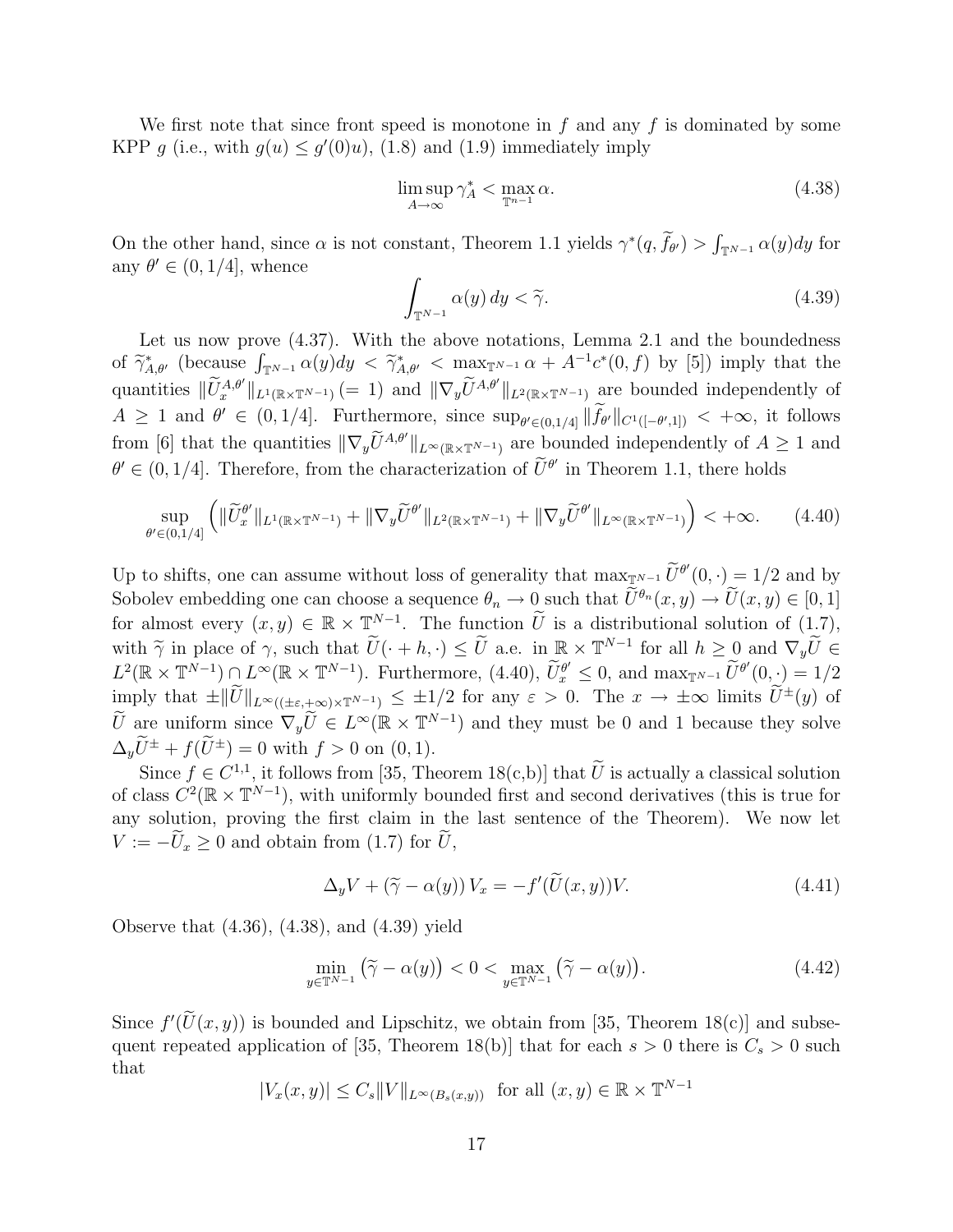(here  $B_s(x, y)$  is the ball of radius s centered at  $(x, y)$ ). Since  $V \geq 0$  satisfies (4.41) and (4.42), the Harnack inequality from [24] holds for V, so there is  $C_s' > 0$  such that

$$
||V||_{L^{\infty}([x-s,x+s]\times\mathbb{T}^{N-1})} \leq C'_{s}V(x,y) \text{ for all } (x,y)\in\mathbb{R}\times\mathbb{T}^{N-1}
$$

.

Thus for any fixed  $s > 0$  and  $C := C_s C'_s > 0$ ,

$$
|V_x(x,y)| \le CV(x,y) \text{ for all } (x,y) \in \mathbb{R} \times \mathbb{T}^{N-1}.
$$

But this means that

$$
\Delta_y \widetilde{U} + A^{-2} \widetilde{U}_{xx} + (\widetilde{\gamma} + CA^{-2} - \alpha(y)) \widetilde{U}_x + f(\widetilde{U}) \le 0.
$$

On the other hand, as for the function U in Theorem 1.1 under assumption  $(1.8)$ , [38, Theorem 6.1] and (4.42) imply that  $\tilde{U}_x < 0$  everywhere in  $\mathbb{R} \times \mathbb{T}^{N-1}$ . Since

$$
\gamma_A^*=\min_{w\in C^2(\mathbb{R}\times\mathbb{T}^{N-1}),\,w_x<0,\,w(-\infty,\cdot)=1,\,w(+\infty,\cdot)=0}\,\sup_{(x,y)\in\mathbb{R}\times\mathbb{T}^{N-1}}\left(\frac{\Delta_yw+A^{-2}w_{xx}+f(w)}{-w_x}+\alpha(y)\right),
$$

as follows from the same arguments as the ones used in [21] in the case of infinite cylinders with bounded cross sections and Neumann boundary conditions, this implies  $\gamma_A^* \leq \tilde{\gamma} + CA^{-2}$ .<br>It follows that (4.37) holds, and thus also (1.6) and It follows that (4.37) holds, and thus also (1.6) and

$$
\gamma^*(q, f) = \lim_{\theta' \to 0} \gamma^*(q, f_{\theta'}) = \lim_{\theta' \to 0} \gamma^*(q, \widetilde{f}_{\theta'}).
$$

Finally, assume that U' is any solution of  $(1.7)$  with  $\gamma' < \gamma^*(q, f)$  and let  $U := \tilde{U}^{\theta_n}$  for  $\theta_n$  as above and small enough so that  $\gamma := \gamma^*(q, \tilde{f}_{\theta_n}) > \gamma'$ . Then the argument after (3.25) in Subsection 3.1 applied to  $U, U'$  and with  $\theta$  replaced by 0 in (3.28) yields a contradiction in the same way as before, with (3.30) and (3.31) replaced by

$$
\Delta_y V(x, y) + (\gamma' - \alpha(y)) V_x(x, y) = (\gamma' - \gamma) U_x(x - h, y) + f(U'(x - h, y)) - f(U(x, y))
$$

and by  $(\gamma' - \gamma)U_x \geq 0$ , and considering the operator L' from the right-hand side of the above equation instead of L. (Note that the upper bound in (3.25) holds for  $\gamma'$  because it holds for  $\gamma$  and the lower bound in (3.25) follows from the first part of the proof of Lemma 3.1 which only uses that  $f \geq \neq 0$  on [0, 1], so (3.26) holds for  $\gamma'$ . Moreover,

$$
\lim_{x \to +\infty} U(x, y) \equiv -\theta_n < 0 \equiv \lim_{x \to +\infty} U'(x, y)
$$

actually makes the proof even easier.) Thus we must have  $\gamma' \geq \gamma^*(q, f)$  and the proof of Theorem 1.5 is finished.  $\square$ 

### References

[1] D.G. Aronson, H.F. Weinberger, Multidimensional nonlinear diffusions arising in population genetics, Adv. Math. 30 (1978), 33–76.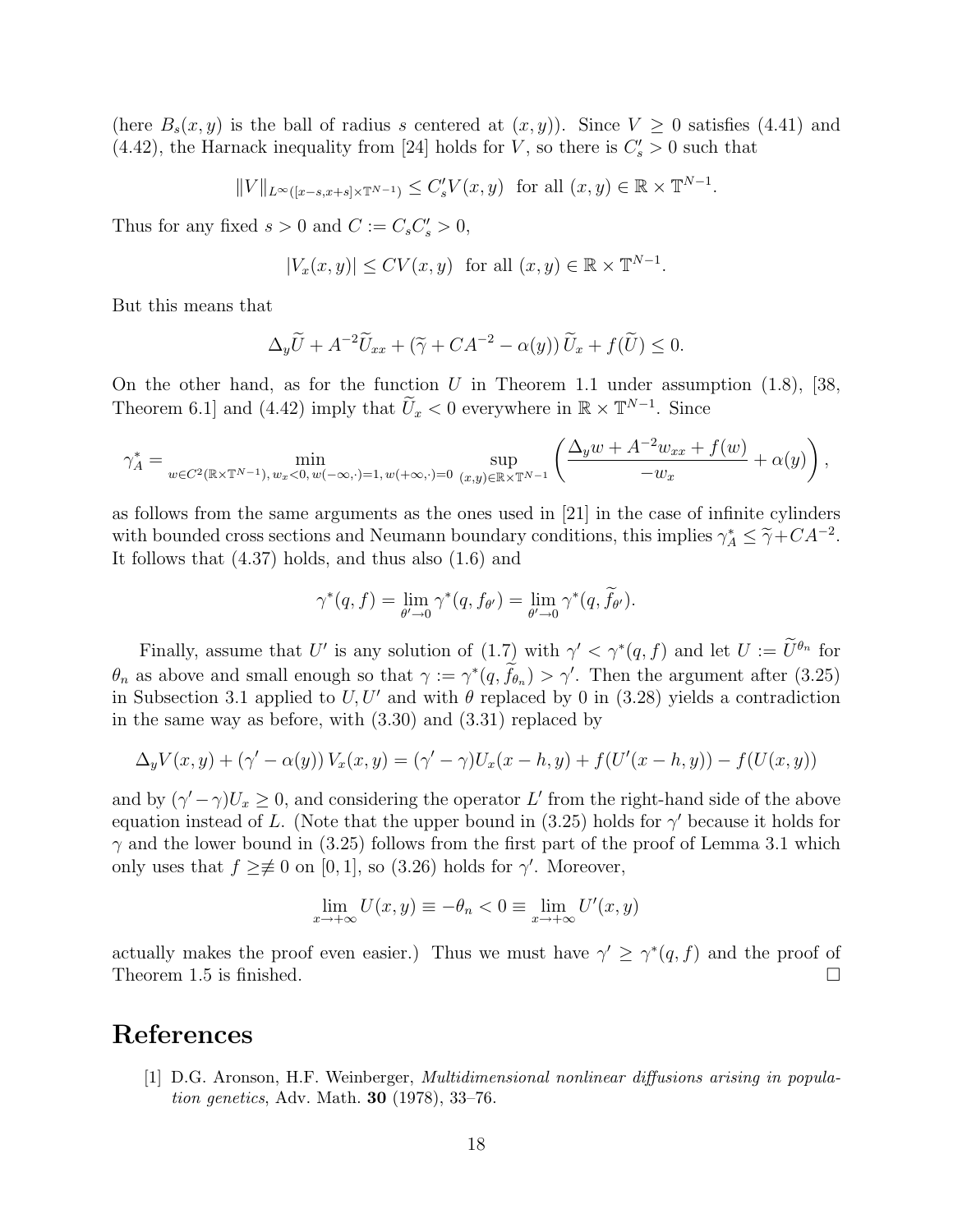- [2] B. Audoly, H. Berestycki, Y. Pomeau, Réaction-diffusion en écoulement stationnaire rapide, C. R. Acad. Sci. Paris Ser. II 328 (2000), 255–262.
- [3] M. Bages, P. Martinez, J.-M. Roquejoffre, How travelling waves attract the solutions of KPP equations, Trans. Amer. Math. Soc., to appear.
- [4] H. Berestycki, The influence of advection on the propagation of fronts in reaction-diffusion equations, In: Nonlinear PDEs in Condensed Matter and Reactive Flows, NATO Science Series C, 569, H. Berestycki and Y. Pomeau eds, Kluwer, Doordrecht, 2003.
- [5] H. Berestycki, F. Hamel, Front propagation in periodic excitable media, Comm. Pure Appl. Math. 55 (2002), 949–1032.
- [6] H. Berestycki, F. Hamel, Gradient estimates for elliptic regularizations of semilinear parabolic and degenerate elliptic equations, Comm. Part. Diff. Equations 30 (2005), 139– 156.
- [7] H. Berestycki, F. Hamel, Reaction-Diffusion Equations and Propagation Phenomena, Applied Mathematical Sciences, Springer Verlag, to appear.
- [8] H. Berestycki, F. Hamel, N. Nadirashvili, Elliptic eigenvalue problems with large drift and applications to nonlinear propagation phenomena, Comm. Math. Phys.  $253$  (2005), 451– 480.
- [9] H. Berestycki, F. Hamel, N. Nadirashvili, The speed of propagation for KPP type problems. I - Periodic framework, J. Europ. Math. Soc. 7 (2005), 173–213.
- [10] H. Berestycki, F. Hamel, L. Roques, Analysis of the periodically fragmented environment model: II - Biological invasions and pulsating traveling fronts, J. Math. Pures Appl. 84  $(2005), 1101-1146.$
- [11] H. Berestycki, B. Larrouturou, P.-L. Lions, Multidimensional traveling-wave solutions of a flame propagation model, Arch. Ration. Mech. Anal. 111 (1990), 33–49.
- [12] H. Berestycki, B. Larrouturou, J.-M. Roquejoffre, Stability of traveling fronts in a curved flame model, Part I: Linear analysis, Arch. Ration. Mech. Anal. 117 (1992), 97–117.
- [13] H. Berestycki, L. Nirenberg, On the method of moving planes and the sliding method, Bol. Soc. Bras. Mat. 22 (1991), 1–37.
- [14] H. Berestycki, L. Nirenberg, *Traveling fronts in cylinders*, Ann. Inst. H. Poincaré, Anal. Non Lin. 9 (1992), 497–572.
- [15] P. Constantin, A. Kiselev, A. Oberman, L. Ryzhik, Bulk burning rate in passive-reactive diffusion, Arch. Ration. Mech. Anal.  $154$  (2000), 53–91.
- [16] M. El Smaily, Pulsating traveling fronts: Asymptotics and homogenization regimes, Europ. J. Appl. Math. 19 (2008), 393–434.
- [17] M. El Smaily, Min-max formulæ for the speeds of pulsating traveling fronts in periodic excitable media, Ann. Mat. Pura Appl. 189 (2010), 47–66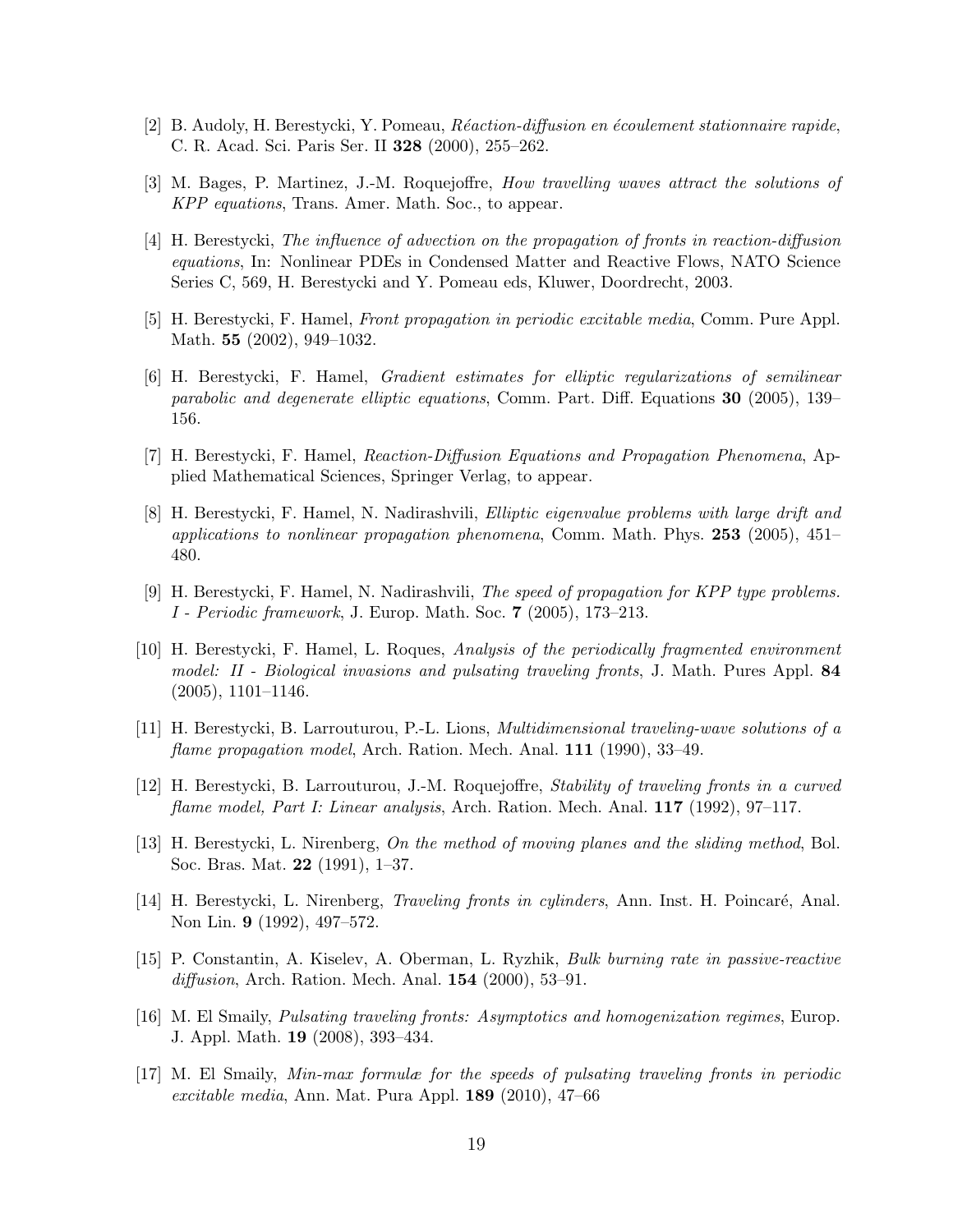- [18] M. El Smaily, S. Kirsch, The speed of propagation for KPP reaction-diffusion equations within large drift, Adv. Diff. Equations  $6$  (2011), 361–400.
- [19] A. Fannjiang, G. Papanicolaou, Convection enhanced diffusion for periodic flows, SIAM J. Appl. Math. 54 (1994), 333–408.
- [20] P.C. Fife, Mathematical aspects of reacting and diffusing systems, Lecture Notes in Biomathematics, Springer Verlag, 1979.
- [21] F. Hamel, Formules min-max pour les vitesses d'ondes progressives multidimensionnelles, Ann. Fac. Sci. Toulouse 8 (1999), 259–280.
- [22] F. Hamel, Qualitative properties of KPP and monostable fronts: monotonicity and expo*nential decay*, J. Math. Pures Appl. 89  $(2008)$ , 355–399.
- [23] F. Hamel, L. Roques, Uniqueness and stability properties of monostable pulsating fronts, J. Europ. Math. Soc. 13 (2011), 345–390.
- $[24]$  F. Hamel, A. Zlatoš, The Harnack inequality for a class of degenerate elliptic operators, preprint, 2011.
- [25] S. Heinze, *Large convection limits for KPP fronts*, preprint, 2005.
- [26] S. Heinze, G. Papanicolaou, A. Stevens, Variational principles for propagation speeds in inhomogeneous media, SIAM J. Appl. Math.  $62$  (2001), 129–148.
- [27] Ya.I. Kanel', Stabilization of solution of the Cauchy problem for equations encountred in combustion theory, Mat. Sbornik 59 (1962), 245–288.
- [28] A. Kiselev, L. Ryzhik, Enhancement of the traveling front speeds in reaction-diffusion equations with advection, Ann. Inst. H. Poincaré, Analyse Non Lin. 18 (2001), 309–358.
- [29] A.N. Kolmogorov, I.G. Petrovsky, N.S. Piskunov, Étude de l'équation de la diffusion avec croissance de la quantité de matière et son application à un problème biologique, Bull. Univ. Etat Moscou, Sér. Internationale A  $1$  (1937), 1–26.
- [30] J.-F. Mallordy, J.-M. Roquejoffre, A parabolic equation of the KPP type in higher dimensions, SIAM J. Math. Anal. 26 (1995), 1–20.
- [31] J.D. Murray, *Mathematical Biology*, Springer Verlag, 2003.
- [32] A. Novikov, L. Ryzhik, Boundary layers and KPP fronts in a cellular flow, Arch. Ration. Mech. Anal. 184 (2007), 23–48.
- [33] J.-M. Roquejoffre, Stability of traveling fronts in a curved flame model, Part II: Non-linear orbital stability, Arch. Ration. Mech. Anal. 117 (1992), 119–153.
- [34] J.-M. Roquejoffre, Eventual monotonicity and convergence to traveling fronts for the solutions of parabolic equations in cylinders, Ann. Inst. H. Poincaré, Anal. Non Lin.  $14$  (1997), 499–552.